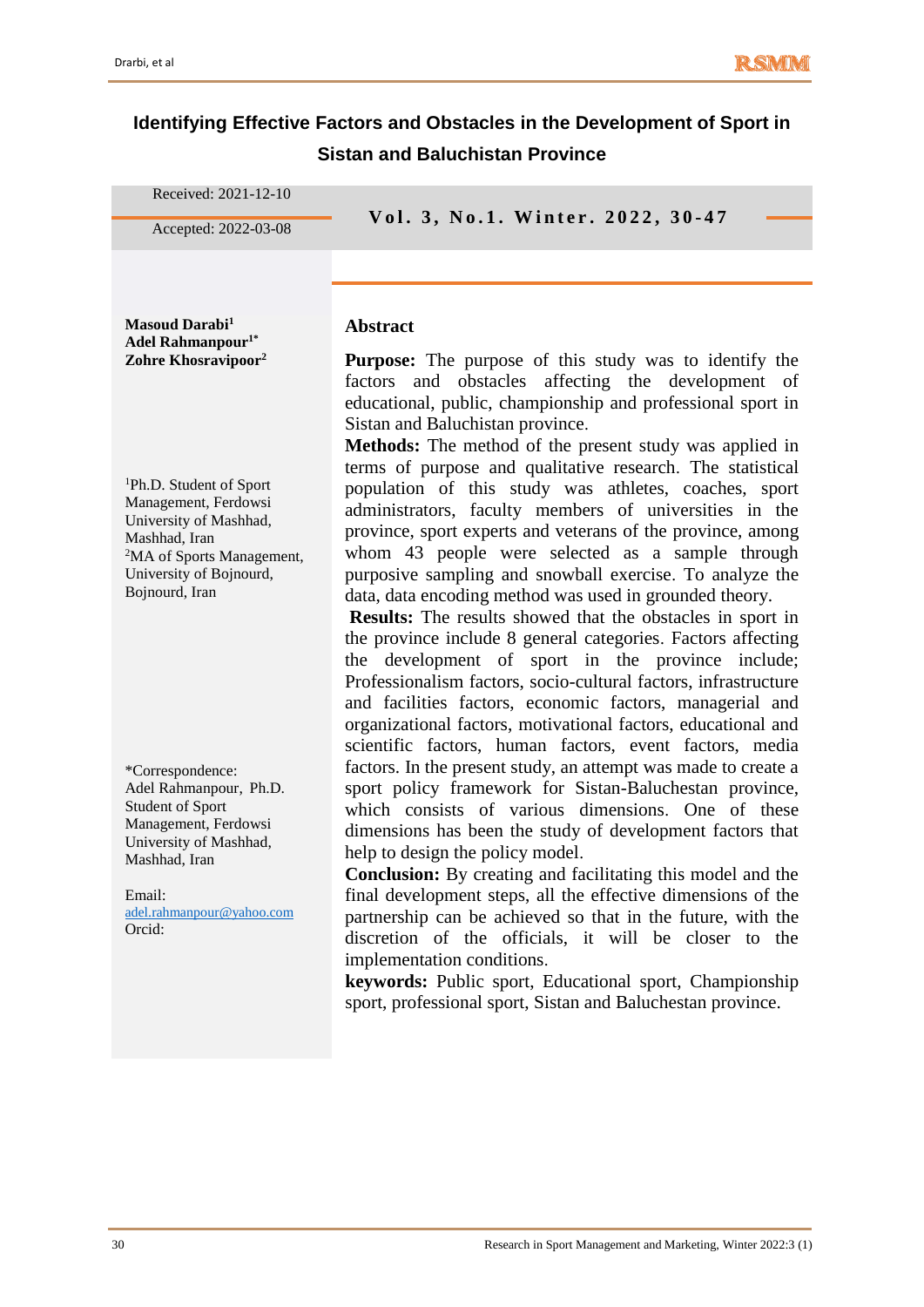# **Introduction**

Sport, like other social spheres, must always strive for its growth and development in order to survive, and to expand, consolidate and strengthen its dimensions and angles. Extensive knowledge of sport science in its current form, although very young and young, but at the same time has a very long and long history and every society has tried to develop, develop and evolve according to its ability. Physical education and sport is one of the main foundations of education in any society and is considered as an educational method for the balance, development and development of the dimensions of human existence in life. The transmission of values through physical activity and sport in an area is very popular among the general public, especially the youth.The interest of many professionals in the field of educational sport has led to the publication of much research (Jones and McNamee, 2000; Kavussanu and Roberts, 2001; Lee & Martinek, 2012; Martinek & Lee, 2012). The position of sport as an educational method for the evolution and development of human existence and also as one of the influential factors in the culture of society, implies great importance (Mirzazadeh et al., 2017). With the significant increase in the role of sport in the economic, social, cultural and political development of countries, progress in this field has become one of the priorities of planners in the world (Hekmati, 2017). On the other hand, public sport is also important as the basis of all sport. There are several definitions of mass sport, but they all have the same meaning. The common word equivalent to the English word (ALL SPORT) usually refers to sport activities that have only a recreational aspect, regardless of the outcome (win or loss). Some countries consider the word macro participation to be equivalent to public sport and provide models for leisure that cause

people of any age and with any degree of ability to achieve their interests and enjoy their lives (Savari et al., 2015). Public sport, due to their recreational, free and selective nature, range in age from 3 to more than 70 years. Public sport includes physical activity, from spontaneous indigenous games to regular physical activity (morning exercise, mountaineering, park and outdoor activity, or fitness class), which is generally associated with exercise. Non-competitive and cost-free or cheap groups are referred to and have different effects such as physical and mental health, pleasure and vitality (Heidari et al., 2018).

However, people behave in the field of public sport based on their culture, knowledge, attitudes, beliefs, interests and most importantly their needs, and that is why, (Mozaffari and Qarah, 2003). According to information, the rate of active participation of people in public sports has increased from 16% to 51%. This statistic is for before 2019 and due to the prevalence of coronavirus, this statistic has decreased so that according to the study of Arabnarmi and Rashidlamir (2021) public sports, it has been removed from the consumption basket of households. Championship sport is one of the most important pillars of sport development in the country and a fundamental and vital factor for social development, which can be an incentive to expand the human and motivational infrastructure of sport (Shilbury et al., 2008; Green et al., 2008; Mull Richard et al., 2005). De Boucher et al. (2006) identified the nine factors that influence the development of countries' championship winds into three categories: the first category, input (human and financial resources); The second category is acceptance (strategies and policies that facilitate the development of championship sport); The third category is output (the result of championship sport).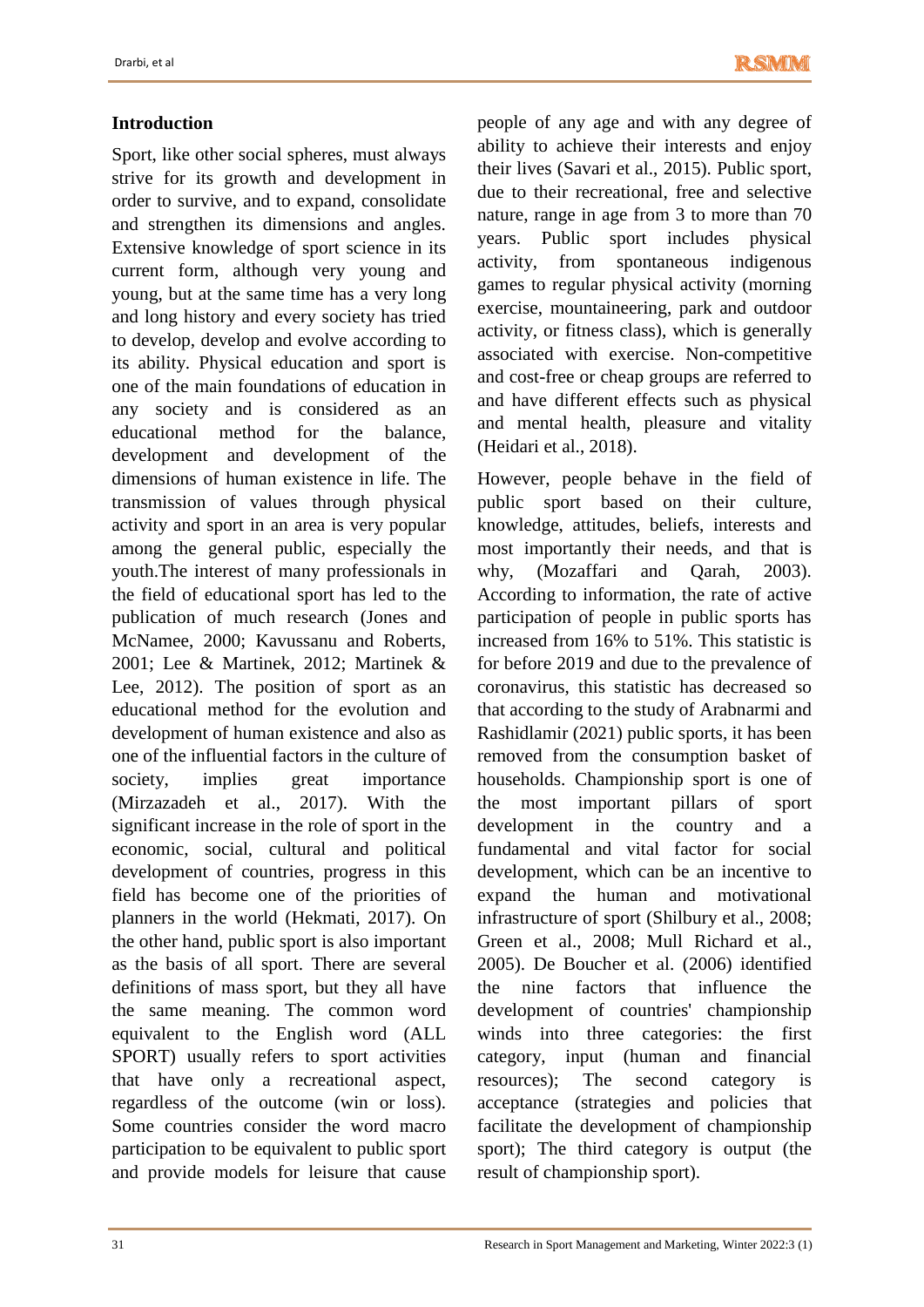Professional sport, on the other hand, emerged in the world during the natural growth and development of physical education and sport. This sport, in contrast to amateur sport, is a sport in which athletes are paid for their performance and gradually occupy all the minds through which it is possible to generate income as an industry or profession (Houlihan & White, 2003). On the other hand, considering the role and importance of public sport and also the statistics of leading countries in this sport, if our country wants to achieve the effects and benefits of physical education and sport in the domestic arena and conquer the championship platform in foreign fields and name to make its religion, school and nature proud and stable, it must have principled, basic and scientific sport at the level of its geographical territory.

Professional and championship sport are in a way dependent on public sport that if there is progress in the professional and championship sectors of the country can also have a say (Rezaei et al., 2019). Public sport is not a duty, but an opportunity (Physical Education Organization, 2004). On the other hand, championship sport can lead to an increase in winning medals in major events, especially the Olympic Games. However, despite the increasing competition and homogeneity of championship sport systems, the optimal strategy for success at the international level is still unknown (Scott & Migton, 2020). In a study conducted by Purkiani et al. (2017); They stated that in professional sport, having more priority on physical sport places and spaces has international standards, and in championship sport, the system of talent identification and training of athletes is prone to the development of sport.

Accordingly, the need for special attention to the country's educational system in order to cultivate talents and athletes in order to create a suitable sport infrastructure seems necessary. On the other hand, according to the results of research by Rezaei Soofi et al. (2017), it can be concluded that professional sport in the country is in a conservative (WO) strategy. One of the most important strengths of professional sport in the country is the presence of spectators in sport and one of the most important weaknesses is the lack of basic teams in clubs. One of the most important opportunities for professional sport in the country is the young population and the existence of interest and potential in sport, and also one of the most important threats in this sector is the political use of professional sport. There is a lot of sports in Sistan and Baluchestan provinces; Finishing part-time projects requires a lot of money. Lack of sports facilities and lack of financial support and lack of sponsors are other problems of this province. Sports in Sistan and Baluchestan province has been neglected due to its high potential, which has created many problems for the sports community of the province due to the importance of sports in the corona era. On the other hand, considering the importance of Sistan and Baluchestan province in the country's sport system and considering the medals of some important sport in this province and due to the lack of facilities in this field, it is worthwhile to research the existing obstacles to educational, public, championship and Professionals of Sistan and Baluchestan province to be done.

Therefore, the present study seeks to answer these questions;

1. What are the existing obstacles to the advancement of educational, public, championship and professional sport in Sistan and Baluchestan province?

2. What are the factors affecting the development of educational, public, championship and professional sport in Sistan and Baluchestan province?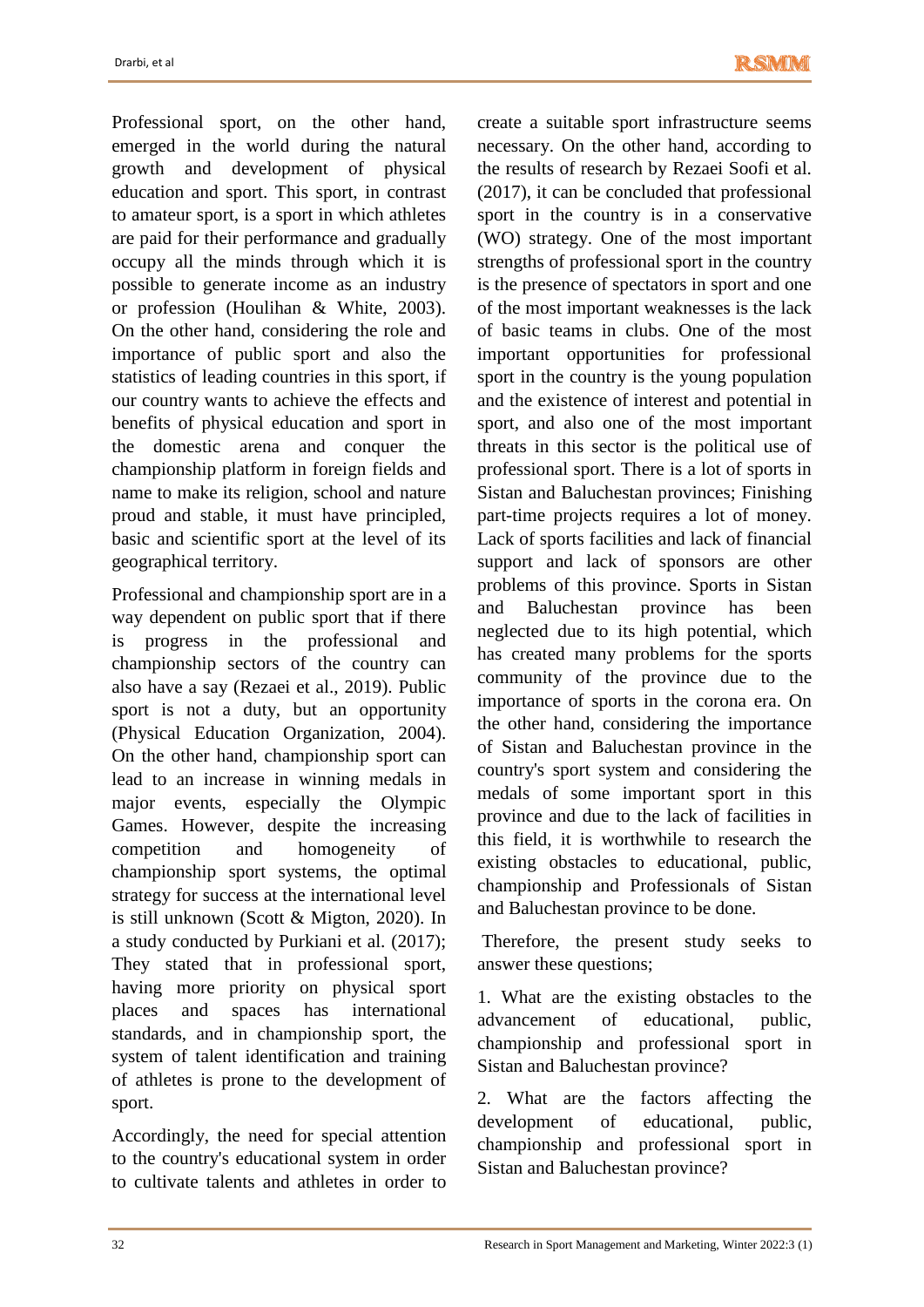#### **Materials and Methods**

The present research is applied in terms of purpose, descriptive-analytical in terms of purpose and exploratory (quantitative and qualitative) in terms of implementation. The statistical population of this study were athletes, coaches, sport administrators, faculty members of universities in the province, sport experts and veterans of the province, of whom 43 as a sample through purposive sampling and snowball method and according to their expertise in Four groups of public sport, educational sport, championship sport and professional sport were classified. Data were collected through interviews using the Delphi method. In the qualitative part, the data coding method in data-based theory (grounded theory) has been used to analyze the data. Grounded Theory is a qualitative research method used to identify the basic categories of the phenomenon under study.This method was introduced by sociologists Barney Glaser and Anselm Strauss in 1967. The main method of data collection in this method is to use a variety of interviews. By analyzing and coding the text of the interviews, a paradigm model is presented (In-depth interviews with open-ended questions). In the grounded theory method, a theory is developed using a set of data. So that this theory, on a large scale, explains a process, action or interaction.

Data-based theorizing is based on three types of open, axial, and selective coding, each of which is described below.

Open Coding Axial Coding Selective Coding



**Figure 1***.* Paradigm model of research

#### **Results**

The results of describing the demographic characteristics of the study sample showed: 60% male and 40% female, 65% married and 35% single, with a frequency of 18%, age criterion between 20 and 30, with a frequency of 35%, age criterion between 30 and 40, with Frequency 30% age criterion between 40 to 50, with frequency 17% age criterion between 50 to 60, with frequency 5% diploma, 5% post-diploma, 21% bachelor's degree, 39% master's degree and 30% doctorate degree, 23% were public sport, 32% were educational sport, 28% were championship sport and 17% were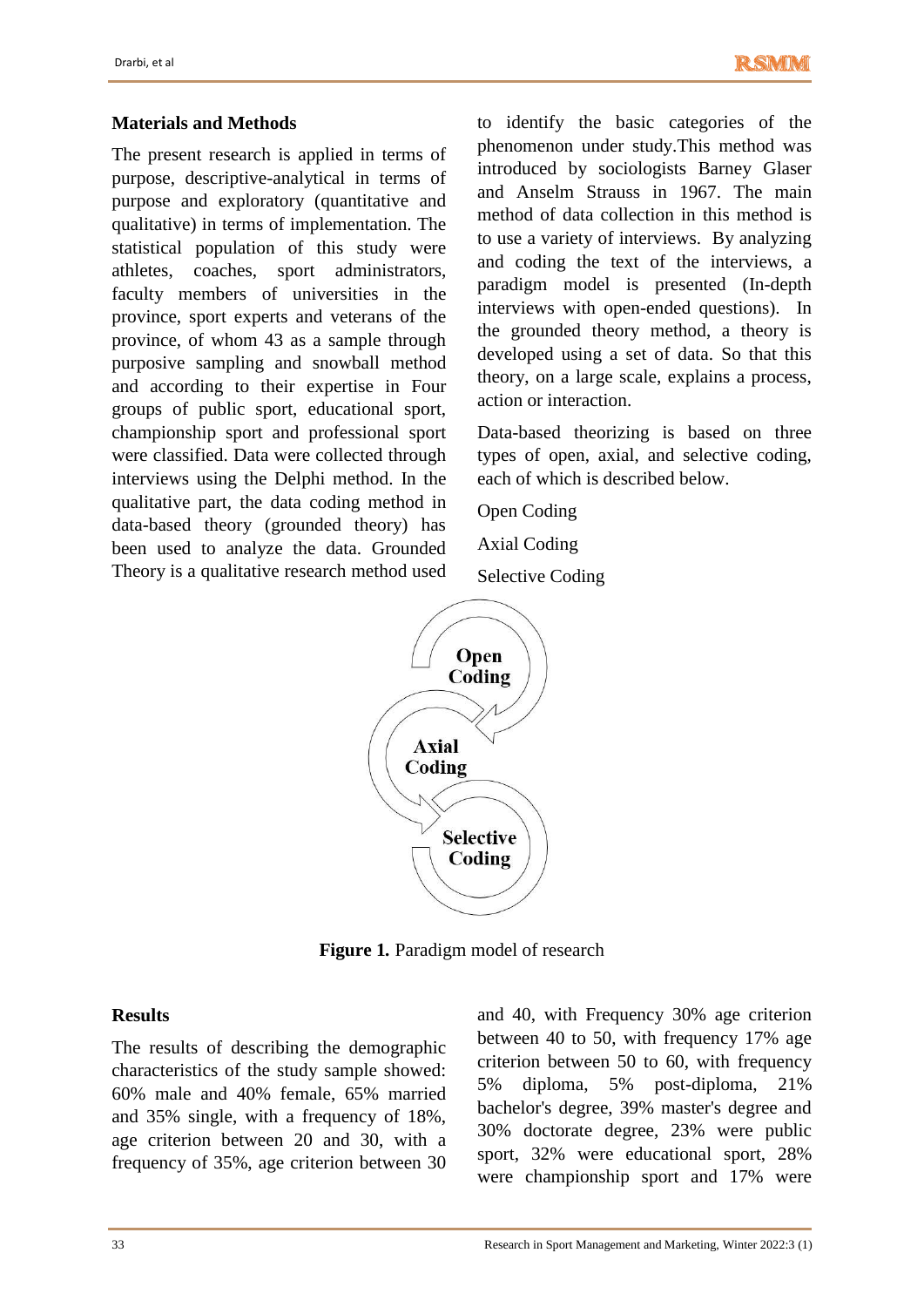professional sport. Using the opinions of experts, information about the obstacles in the educational, public, championship and professional sport of the province was obtained using the Glaser method in three stages of coding, which will be discussed below.

### Open coding

Strauss and Corbin describe open coding as "a part of analysis that is specifically concerned with naming and classifying phenomena through careful examination of data." In other words, in this type of coding, the concepts within the interviews and the documents are classified based on their connection to similar topics. The result of this step is to distill and summarize the mass of information obtained from interviews and documents into concepts and categories that are similar in these questions. In open coding, we consciously seek to search for the axial variable, which in itself has a special theoretical sensitivity that Glaser (1978) states that; As the researcher compares concepts and events with each other, on the other hand, he creates several codes, and when his senses are focused on one or two central codes; It is also looking for main teams. According to the above, the effects of the central category appeared in the coding of the twenty-fourth interview.

### Axial coding

The purpose of axial coding is to create a relationship between the generated categories (in the open coding stage). This is usually done on a paradigm basis and helps the theorist to simplify the theorizing process. The basis of communication in coding is based on the expansion of one of the categories. The main category (such as the central idea or event) is defined as the phenomenon, and other categories are related to this main category. Causal conditions are cases and events that lead to the creation and development of a phenomenon.

**Table 1.** Axial coding performed (identification of obstacles in sport in the province)

| <b>Axial coding</b>               | Open coding                                                                                                                                                                                                                                                                                                                                                                                                                                                                                                                                                                                                                                                                                                                                                                                                                                                                                                                                                    | <b>Axial coding</b>      | <b>Open coding</b>                                                                                                                                                                                                                                                                                                                                                                                                                                                                                                                                                                                                                                                                                                                                                                                                                                                                                                                                                                                                                                                                                                                                           |
|-----------------------------------|----------------------------------------------------------------------------------------------------------------------------------------------------------------------------------------------------------------------------------------------------------------------------------------------------------------------------------------------------------------------------------------------------------------------------------------------------------------------------------------------------------------------------------------------------------------------------------------------------------------------------------------------------------------------------------------------------------------------------------------------------------------------------------------------------------------------------------------------------------------------------------------------------------------------------------------------------------------|--------------------------|--------------------------------------------------------------------------------------------------------------------------------------------------------------------------------------------------------------------------------------------------------------------------------------------------------------------------------------------------------------------------------------------------------------------------------------------------------------------------------------------------------------------------------------------------------------------------------------------------------------------------------------------------------------------------------------------------------------------------------------------------------------------------------------------------------------------------------------------------------------------------------------------------------------------------------------------------------------------------------------------------------------------------------------------------------------------------------------------------------------------------------------------------------------|
| Organizational-<br>administrative | 1. Existence of high risks of financial<br>support for women's sport in the<br>province 2. Lack of strong sport<br>leagues in many sport in the province<br>3. Low speed in completing sport<br>projects in the province 4. Different<br>rates for providing sport services in<br>different parts of the province 5. No.<br>Correct attitude to the development<br>and maintenance of sport facilities by<br>the private sector in the city / village<br>of the province 6. Lack of supervision<br>in the proper management of sport<br>facilities in the province 7. Lack of<br>interaction<br>sufficient<br>of<br>other<br>organizations with youth<br>sport<br>departments in the development of<br>sport 8. Lack of revitalization of sport<br>tourism potential areas Province 9.<br>Uncertainty of the championship<br>route for athletes in the province 10.<br>Distribution of low and inappropriate<br>hours of sport facilities for women's<br>sport | <b>Policy-</b><br>making | 1. Time-consuming sponsorship processes for<br>private companies 2. Uncertainty of tax laws<br>the province's sport 3. Improper<br>in<br>management and planning of competitions and<br>sport events in the province 4. Existence of<br>some problems of athletes with the province's<br>sport officials 5. Lack of income for the<br>province's sport 6. Lack Time and lack of<br>scheduling to attend sport activities 7. Lack of<br>attractive sport programs and events for<br>families 8. Low use of human resources<br>specialized in sport in the province by club<br>managers 9. Personal tastes of managers in the<br>appointments of operational sport managers in<br>the province 10. Lack of attention Provincial<br>organizations to staff sport 11. Lack of<br>neighborhood sport in the province's sport<br>activities 12. Tastes of provincial sport<br>officials to look at sport 13. Strong<br>dependence of provincial championship sport<br>on government funding 14. Lack of allocation<br>of resources to the province's annual sport<br>programs 15 Lack of attention to sport for<br>veterans and the disabled in some cities of the |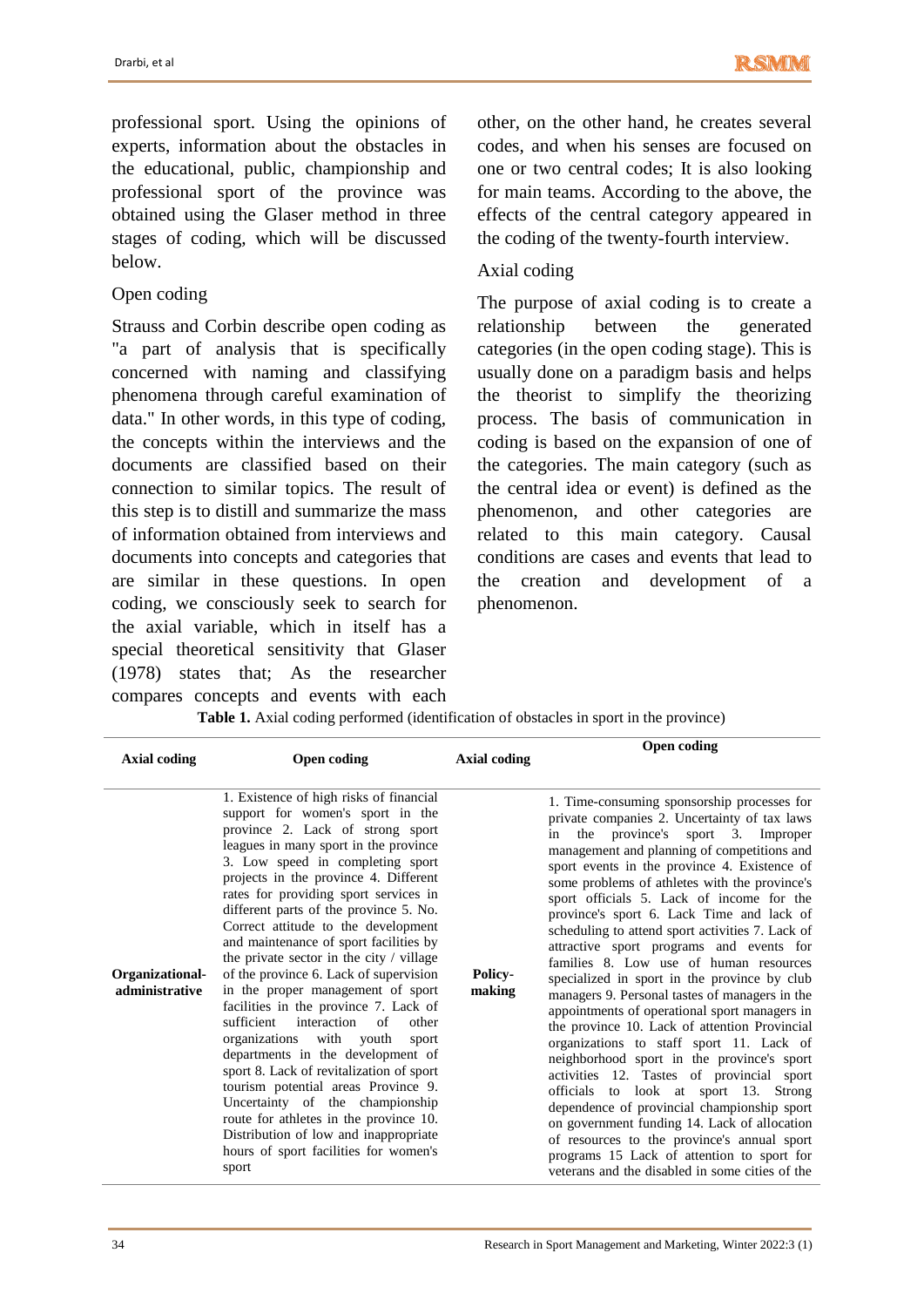i.

|                                       |                                                                                                                                                                                                                                                                                                                                                                                                                                                                                                                                                                                                                                                                                                                                                                                                                                                                                                                                                       |                                           | province                                                                                                                                                                                                                                                                                                                                                                                                                                                                                                                                                                                                                                                                                                      |
|---------------------------------------|-------------------------------------------------------------------------------------------------------------------------------------------------------------------------------------------------------------------------------------------------------------------------------------------------------------------------------------------------------------------------------------------------------------------------------------------------------------------------------------------------------------------------------------------------------------------------------------------------------------------------------------------------------------------------------------------------------------------------------------------------------------------------------------------------------------------------------------------------------------------------------------------------------------------------------------------------------|-------------------------------------------|---------------------------------------------------------------------------------------------------------------------------------------------------------------------------------------------------------------------------------------------------------------------------------------------------------------------------------------------------------------------------------------------------------------------------------------------------------------------------------------------------------------------------------------------------------------------------------------------------------------------------------------------------------------------------------------------------------------|
| <b>Educational-</b><br>scientific     | 1. Lack of strategic and operational<br>marketing plans in different levels of<br>sport in the province 2. Late arrival of<br>athletes in the province is a<br>championship and professional sport<br>3. Lack of specialized sport training<br>bases throughout the province 4. Lack<br>of recruitment and training system for<br>athletes in the province 5 Lack of<br>applied scientific research in sport in<br>the province 6. Lack of awareness of<br>the benefits and benefits of physical<br>activity 7. Lack of sport development<br>plan in the province 8. Disorder in the<br>professional club management system<br>in the province 9. Lack of application<br>of principled methods of talent<br>identification by sport clubs in the<br>province 10. Lack of up-to-date<br>information of provincial sport<br>coaches 11. Not using the scientific<br>capacities of provincial universities to<br>develop championship sport              | <b>Motivational</b><br><b>Encouraging</b> | 1. Inadequate management and planning of<br>sport competitions and events in the province<br>2. Limitation of loyal spectators and interested<br>in sport in the province 3. Lack of sufficient<br>motivation in athletes to work at high levels of<br>sport in the country 4. Lack of suitable job<br>opportunities for the future of athletes in the<br>province 5. Lack Accompanying friends and<br>peers to participate in sport activities 6. Lack<br>of motivational factors for the presence of<br>sponsors in the province's sport 7. Lack of<br>support for the province's sport champions and<br>veterans 8. Lack of sufficient incentives for<br>volunteers to participate in the province's sport |
| Infrastructure -<br><b>Facilities</b> | 1. Lack of up-to-date and advanced<br>training equipment and facilities in<br>the province's sport facilities 2. Lack<br>of fair distribution of appropriate<br>facilities<br>equipment<br>sport<br>and<br>throughout the province 3. Lack of<br>suitable tourist spaces for sport leisure<br>of the people of the province Lack of<br>proper sport equipment in schools 4.<br>Existence of small spaces for sport for<br>school girls in the province 5. More<br>injuries of athletes in the province due<br>to the use of non-standard equipment<br>and facilities 6. Lack of safety and<br>high crime in some areas of the<br>province 7. Lack of sport designs<br>such as health roads in the city /<br>Villages of the province 8. Lack of air<br>conditioning facilities in most sport<br>venues in the province 9. Low quality<br>of sport facilities 10. Lack of good<br>health facilities in some sport venues<br>and spaces in the province | Economic-<br>financial                    | 1. Existence of financial problems in the lives<br>of athletes to play in the provincial<br>championship 2. Financial problems of low-<br>income families in the province to provide<br>basic equipment for their children's sport 3.<br>Low<br>absorption<br>of<br>non-governmental<br>resources by the province's sport 4. Lack of<br>adequate credit allocation to departments<br>Physical education of the cities of the province<br>5. Lack of investment in the development of<br>women's sport venues throughout the province<br>6. Low income generation of the province's<br>clubs 7. Reduction of leisure time of the<br>people of the province                                                     |
| Media-<br><b>Marketing</b>            | 1. Lack of favorable media coverage<br>of sport events and competitions in<br>the province 2. Lack of public<br>awareness about programs and places<br>available for public sport 3. Weakness<br>in the management and culture of<br>public sport in schools 4. Lack of<br>mass media in the province in<br>promotion Sport of the province 5.<br>Insignificant use of the potential of<br>virtual networks in sport of the<br>province<br>6.<br>Not<br>allocating<br>environmental advertisements of the<br>province to the supporters of sport of<br>the province                                                                                                                                                                                                                                                                                                                                                                                   | Socio-<br>cultural                        | 1. Low per capita sport standard of sport in the<br>province 2. Existence of social anomalies in<br>the sport environment of the province 3.<br>Existence of some misconceptions about<br>women playing sport 4. Increased inactivity<br>and changing the lifestyle of the people of the<br>province                                                                                                                                                                                                                                                                                                                                                                                                          |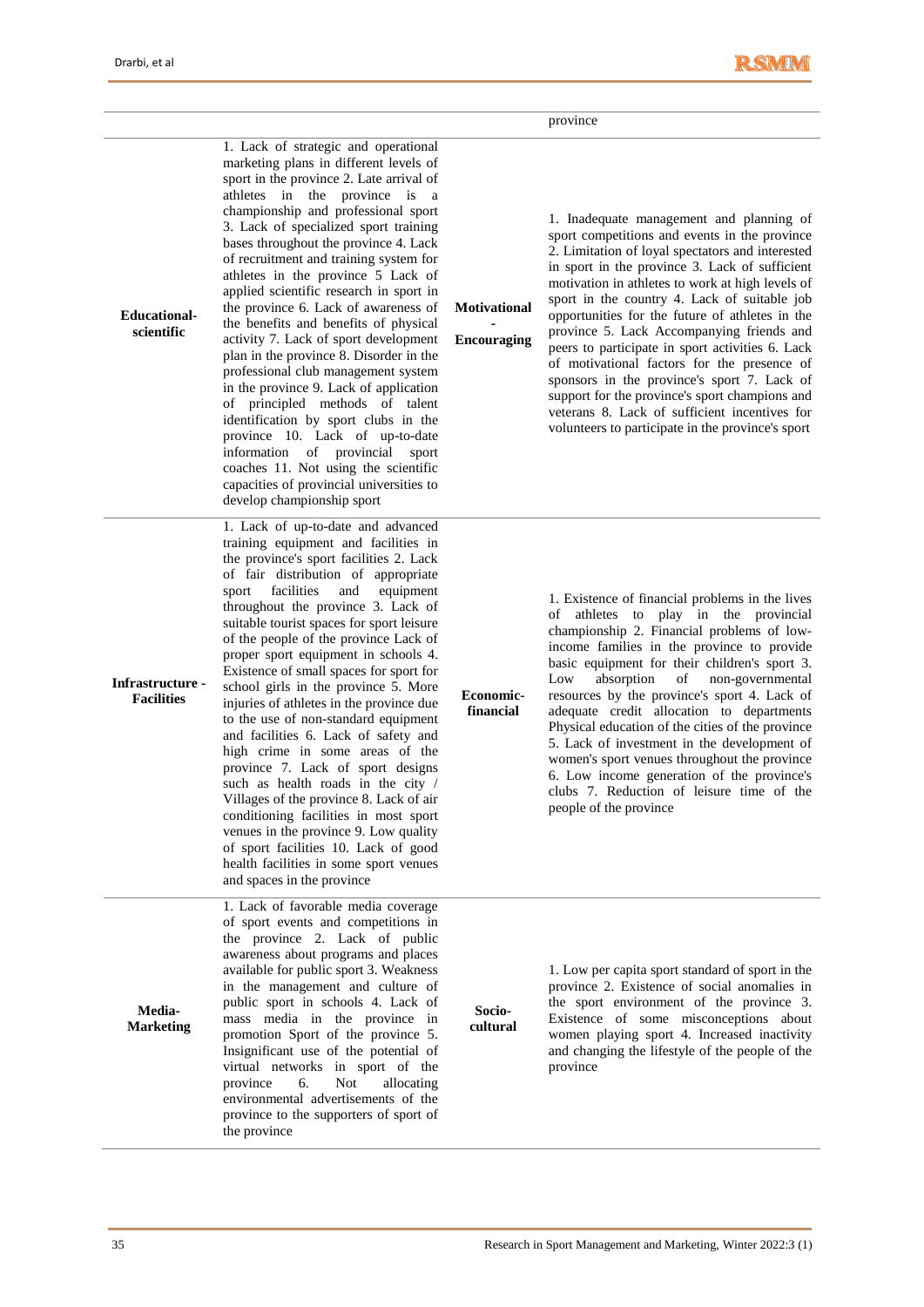| <b>Table 2.</b> Axial coding performed (identification of factors affecting the development of sport |                  |  |  |
|------------------------------------------------------------------------------------------------------|------------------|--|--|
|                                                                                                      | in the province) |  |  |

| <b>Axial coding</b>            | <b>Open coding</b>                                                                                                                                                                                                                                                                                                                                                                                                                                                                                                                                                                                                                                                                                                                                                                                                                                                                                                                                                                                    |                                                    | <b>Open coding</b>                                                                                                                                                                                                                                                                                                                                                                                                                                                                                                                                                                                                                                                                                                                                                                                                                                                                                                                                                                                                                                                                            |
|--------------------------------|-------------------------------------------------------------------------------------------------------------------------------------------------------------------------------------------------------------------------------------------------------------------------------------------------------------------------------------------------------------------------------------------------------------------------------------------------------------------------------------------------------------------------------------------------------------------------------------------------------------------------------------------------------------------------------------------------------------------------------------------------------------------------------------------------------------------------------------------------------------------------------------------------------------------------------------------------------------------------------------------------------|----------------------------------------------------|-----------------------------------------------------------------------------------------------------------------------------------------------------------------------------------------------------------------------------------------------------------------------------------------------------------------------------------------------------------------------------------------------------------------------------------------------------------------------------------------------------------------------------------------------------------------------------------------------------------------------------------------------------------------------------------------------------------------------------------------------------------------------------------------------------------------------------------------------------------------------------------------------------------------------------------------------------------------------------------------------------------------------------------------------------------------------------------------------|
|                                |                                                                                                                                                                                                                                                                                                                                                                                                                                                                                                                                                                                                                                                                                                                                                                                                                                                                                                                                                                                                       | <b>Axial coding</b>                                |                                                                                                                                                                                                                                                                                                                                                                                                                                                                                                                                                                                                                                                                                                                                                                                                                                                                                                                                                                                                                                                                                               |
| Socio-<br>cultural<br>factors  | 1. Reducing the gender perspective on<br>sport in the province and removing<br>existing restrictions 2. Special focus<br>on the development of women's sport<br>in the province 3. Special investment<br>in talented sport in the province such<br>as wrestling, liver and beach sport 4.<br>Prevalence of endowment culture in<br>sport among the people Province 5.<br>Increasing the culture of paying<br>attention to physical and mental<br>health through sport in the province 6.<br>Paying attention to the sport interests<br>of the people of each region of the<br>province separately and specially 7.<br>Promoting a healthy lifestyle and<br>changing the machine lifestyle of the<br>people of the province 8. Education<br>attention Families<br>and<br>on<br>the<br>importance of sport alarm in the<br>province's schools 9. Holding family<br>sport conferences throughout the<br>province 10. Promoting indigenous<br>and local games according to the<br>climate of the province | <b>Professional</b><br>factors                     | 1. Having a strong and appropriate league in<br>the province 2. Having sport teams in<br>national and overseas sport leagues 3.<br>Regular and centralized evaluation of the<br>province's sport clubs 4. Fair distribution of<br>sport facilities throughout the province 5.<br>Establishing a meritocracy system in<br>Provincial Sport Boards 6. Organizing<br>Provincial Sport Council meetings on a<br>rotating basis throughout the province 7.<br>More active presence of provincial women<br>as vice president of provincial sport boards<br>8. Applying new management methods for<br>excellence<br>of provincial<br>the<br>sport<br>organizations 9. Developing a strategic plan<br>for sport in the province 10. Increasing<br>Attention to the employment of athletes and<br>sport medalists in the province 11.<br>Increasing the production of quality sport<br>products in the province 12. Equipping sport<br>facilities in kindergartens for the presence of<br>mothers                                                                                                      |
| <b>Economic</b><br>factors     | 1. Planning in attracting local and<br>international financial sponsors from<br>the neighboring countries of the<br>province 2. Investing and supporting<br>the province's private sector sport<br>teams 3. Increasing the province's<br>sport budget through conditional<br>ministries 4. Injecting sufficient funds<br>into the sport boards of the cities 5.<br>Creating revenue-generating plans for<br>the province's sport teams<br>6.<br>Increasing the support of local and<br>non-native donors / craftsmen in the<br>construction of sport venues in less<br>developed areas 7. Increasing the<br>municipalities<br>support<br>οf<br>and<br>provincial<br>companies<br>for<br>the<br>development of sport throughout the<br>province                                                                                                                                                                                                                                                        | Infrastructure<br>factors and<br>facilities        | Infrastructure factors and facilities<br>1. Increasing standard sport spaces in<br>relation to the growth of the province's<br>population 2. Increasing the province's sport<br>facilities and equipment 3. Increasing sport<br>facilities for women athletes 4. Equipping<br>and completing the province's Olympic<br>Village as soon as possible 5. Increasing<br>sport equipment and facilities in the<br>province's schools 6 Increasing the presence<br>of native female students in the field of sport<br>science in schools and universities of the<br>province 7. Increasing sport parks for<br>women throughout the province 8.<br>Increasing the ratio of the total area of sport<br>facilities to the population of the province 9.<br>Increasing sport and health facilities in cities<br>/ villages 10. Equipping and renovating the<br>old sport facilities of the province. 11.<br>Increasing safe spaces for children's sport in<br>the cities of the province<br>12. Increasing the attention to sport<br>equipment in public areas of the city /<br>village of the province |
| <b>Motivational</b><br>factors | 1. Decentralization of sport education<br>from the center of the province to the<br>cities 2. Support and encouragement<br>of sport medalists in the province 3.<br>Special support for athletes invited to<br>national team camps 4. Increase of<br>championship sport bases throughout<br>the province 5. Holding national team                                                                                                                                                                                                                                                                                                                                                                                                                                                                                                                                                                                                                                                                     | <b>Managerial and</b><br>organizational<br>factors | 1. Holding regular competitions in all age<br>categories in the province<br>2. Existence of a long-term strategic plan for<br>the development of championship sport in<br>the province<br>3. Careful arrangement of sport facilities in<br>the province for proper planning                                                                                                                                                                                                                                                                                                                                                                                                                                                                                                                                                                                                                                                                                                                                                                                                                   |
|                                | camps in the province 6 Special                                                                                                                                                                                                                                                                                                                                                                                                                                                                                                                                                                                                                                                                                                                                                                                                                                                                                                                                                                       |                                                    |                                                                                                                                                                                                                                                                                                                                                                                                                                                                                                                                                                                                                                                                                                                                                                                                                                                                                                                                                                                                                                                                                               |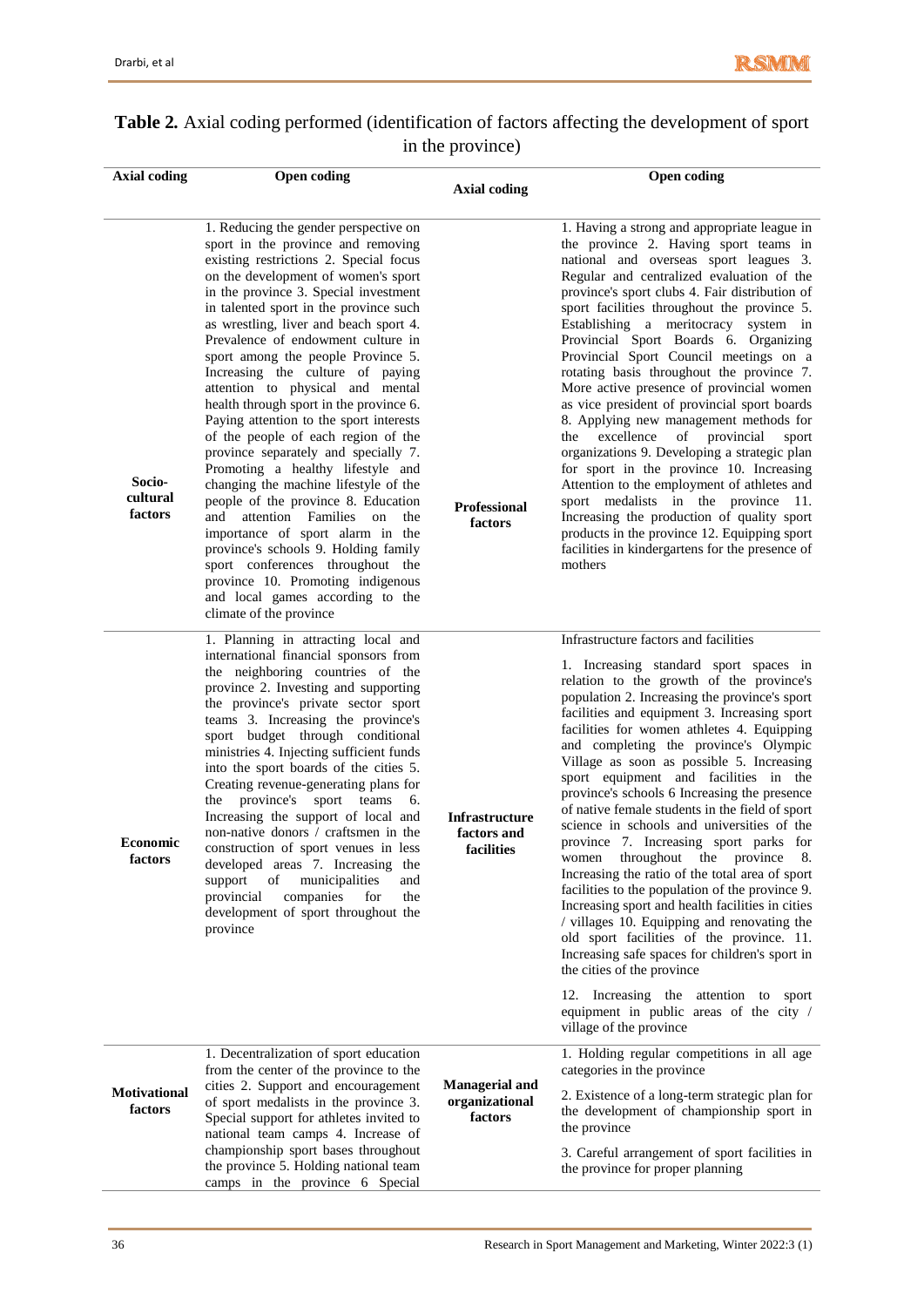

|                  | support of the country's officials for<br>the province's sport 7. Existence of<br>numerous tourist attractions and<br>diverse climate of the province 8.<br>Increasing financial and spiritual<br>incentives for the people of the<br>province to participate in sport 9.<br>Establishment of support centers for<br>the province's sport teams 10. Annual<br>evaluation and appreciation of Top<br>sport clubs in the province 11.<br>Provide free sport products for<br>students / students in the province's<br>poor 12. Increase the motivation of<br>the elderly in the province to attend<br>sport facilities                                                                                                                                          |                                              | 4. Holding regular and effective meetings of<br>provincial officials with sport activists in the<br>province 5. Full-time officials of provincial<br>boards 6. Activating and supporting sport<br>boards in the cities of the province 7.<br>Creating sport agreements with neighboring<br>countries of the province 8. Increasing the<br>number of sport science high schools in<br>Across the province 9. Increase the<br>cooperation of other executive bodies with<br>the provincial sport boards 10. Increase the<br>cooperation of the provincial organizations<br>to provide their sport facilities to school<br>sport                                                               |
|------------------|--------------------------------------------------------------------------------------------------------------------------------------------------------------------------------------------------------------------------------------------------------------------------------------------------------------------------------------------------------------------------------------------------------------------------------------------------------------------------------------------------------------------------------------------------------------------------------------------------------------------------------------------------------------------------------------------------------------------------------------------------------------|----------------------------------------------|---------------------------------------------------------------------------------------------------------------------------------------------------------------------------------------------------------------------------------------------------------------------------------------------------------------------------------------------------------------------------------------------------------------------------------------------------------------------------------------------------------------------------------------------------------------------------------------------------------------------------------------------------------------------------------------------|
| Human<br>factors | 1. Presence of coaches outside the<br>province in sport teams 2. Increase of<br>excellent referees present in the<br>province's sport competitions 3.<br>Presence of compassionate local and<br>specialized managers in high levels of<br>the province's sport 4. Increase and<br>expansion of organized athletes<br>throughout the province 5. Presence<br>of male referees / Women of the<br>province in national and international<br>competitions 6. High population of<br>young people and interested in sport<br>in the province 7. Creating a database<br>and accurate planning of sport<br>(athletes, coaches, places, etc.) 8.<br>Increasing the presence of science<br>students<br>Sport<br>of<br>provincial<br>universities in provincial schools | <b>Educational and</b><br>scientific factors | 1. Increasing the experience of coaches of<br>sport teams in the province 2. Increasing the<br>knowledge of coaches of sport teams in the<br>province 3. Using the capacity of<br>knowledgeable sport science experts in the<br>province's universities 4. Implementing<br>sport talent identification plan throughout<br>the province 5. Increasing coaching courses<br>for women in the province 6. Existence of<br>trained and experienced coaches, referees<br>and athletes in the province. 7. Increasing<br>the quality of physical education courses in<br>the schools and universities of the province.<br>8. Teaching native and talented sport in the<br>schools of the province. |
| Media<br>factors | 1. Using the capacities of social<br>networks to train and identify talent in<br>sport in the province 2. Increasing the<br>production of sport content by the<br>provincial media 3. The presence of<br>provincial athletes in national and<br>provincial media advertisements 4.<br>Increasing sport<br>campaigns<br>and<br>challenges specific to sport in the<br>province 5. Increase street advertising<br>for sport recommendations to the<br>people of the province                                                                                                                                                                                                                                                                                   | <b>Event factors</b>                         | 1. Increase the necessary funds to send sport<br>teams out of the province 2. Establish<br>effective camps for the province's sport<br>teams 3. Increase the hosting of national<br>sport competitions in different age groups in<br>the province 4. Request to host international<br>competitions with<br>sport<br>neighboring<br>countries 5. Ability Hosting various sport<br>competitions and conferences throughout<br>the province 6. Holding morning sport with<br>the presence of experienced and experienced<br>coaches throughout the province 7. Holding<br>regular competitions in schools and colleges<br>in the province                                                      |

#### **Discussion and conclusion**

The results of the present study showed that the obstacles to sport in the province were identified in four sections: public, educational, championship and professional in eight sections;

The first category of barriers was identified by policy and planning barriers experts, which included; Time-consuming

sponsorship processes for private companies, unclear tax laws in the province's sport, improper management and planning of competitions and sport events in the province, some problems of athletes with the province's sport officials, lack of revenue for the province's sport, lack of time and lack of time planning To participate in sport activities, lack of attractive sport programs and events for families, little use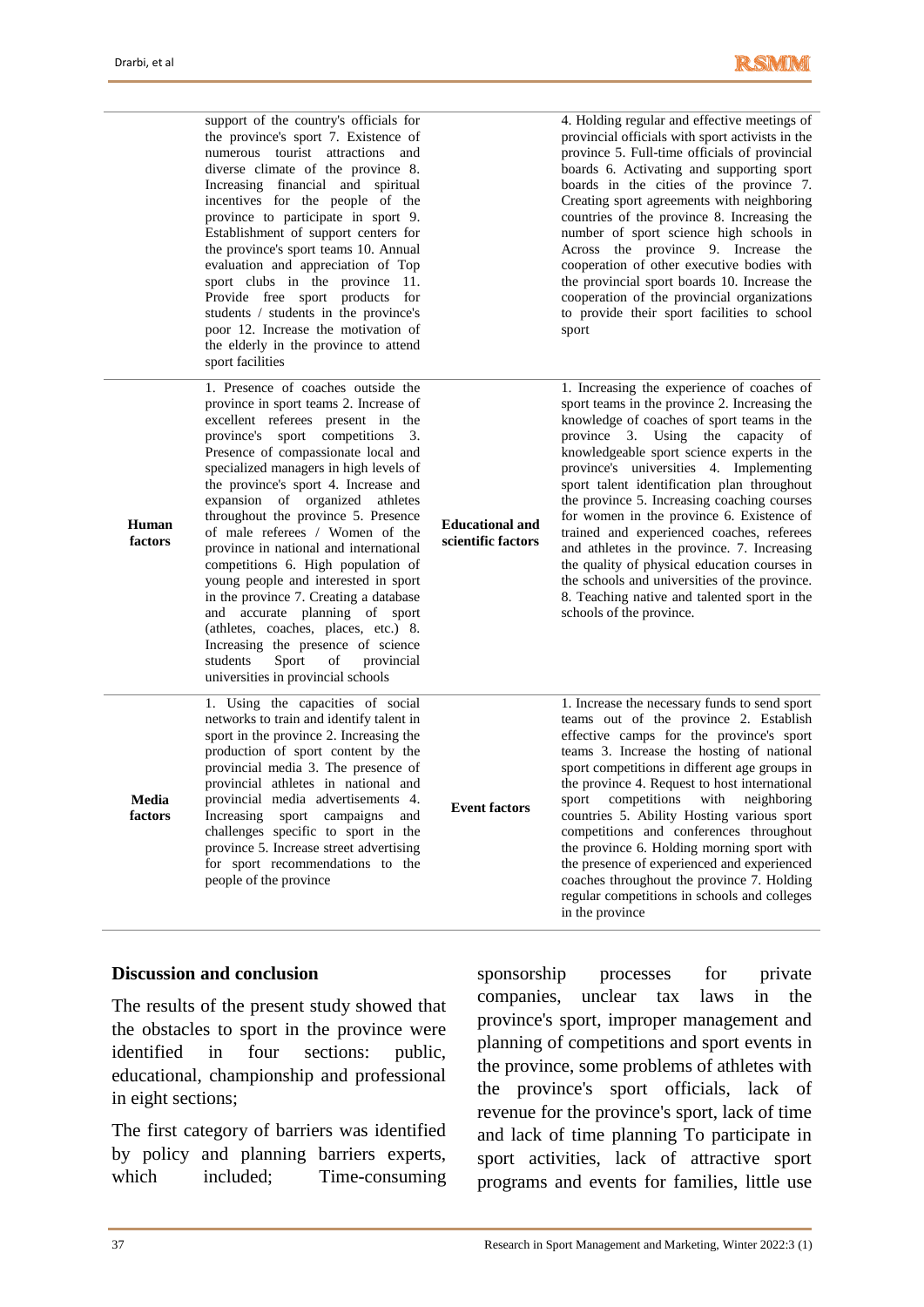of specialized human resources in the province by club managers, personal tastes of managers in the appointments of provincial sport operations managers, lack of attention of provincial organizations to staff sport, lack of color Neighborhood sport in the province's sport activities, the provincial sport officials' tastes in sport, the province's championship sport's strong dependence on government funding, lack of allocation of resources to the province's annual sport programs and lack of attention to veterans and disabled sport in some cities.

Researchers in various studies such as Hemmati Afif et al. (2020), giahshenasbonbazari et al. (2020) and Ebrahimi et al. (2021) have pointed out the problems and importance of barriers in policy making and planning in sport. The results show that contemporary sport policy in Sweden is the result of long-term relationships between national and local governments that have led to widespread financial support for organized sport. In Iran, sport policy at the macro level is the responsibility of the Supreme Sport Council. The policy-making authority in the sport sector does not provide a clear position of the sport sector and, despite the many ambiguities, determines the mechanism of the relationship between the institution and the different sectors with the sport sector.

The multiplicity of authorities in Iran's sport policy system has led to many shortcomings in the field of sport, so it is suggested that sectors such as municipalities, education, universities and all organs. The military and civilians to whom the province's sport are somehow dependent should work together under the supervision of a sport authority in the province with the aim of improving and removing obstacles.

The second category of obstacles to experts; Organizational and administrative barriers

stated that these factors include; Existence of high risks of financial support for women's sport in the province, lack of strong sport leagues in many sport in the province, low speed of completion of sport projects in the province, different rates for providing sport services in different parts of the province, lack of correct attitude to development and maintenance Sport facilities by the private sector in the city / village of the province, lack of supervision in the proper management of sport facilities in the province, lack of sufficient interaction of other organizations with youth sport departments in the development of sport, lack of revitalization of sport tourism potential areas in the province, unclear championship path for athletes And the distribution of low and inappropriate hours of sport venues for women's sport. Researchers in various studies such as; Nazari et al. (2017) and Mohammadi et al. (2020) have pointed out the problems and importance of obstacles in the organizational and administrative sector in sport.

The third category of obstacles to experts; Motivational and motivational barriers stated that these factors include; Inadequate management and planning of sport competitions and events in the province, limited spectators loyal and interested in sport in the province, lack of motivation in athletes to work at high levels of sport in the province, lack of suitable job opportunities for the future of athletes in the province, lack of friends and peers to attend In sport activities, there is a lack of motivational factors for the presence of sponsors in the province's sport, the lack of a policy to support the province's sport champions and veterans, and the lack of sufficient incentives for volunteers to participate in the province's sport. Researchers in various studies such as; Moradi and Azarkordar (2019), Babaei Zarch and Salehi (2020) have pointed out the problems and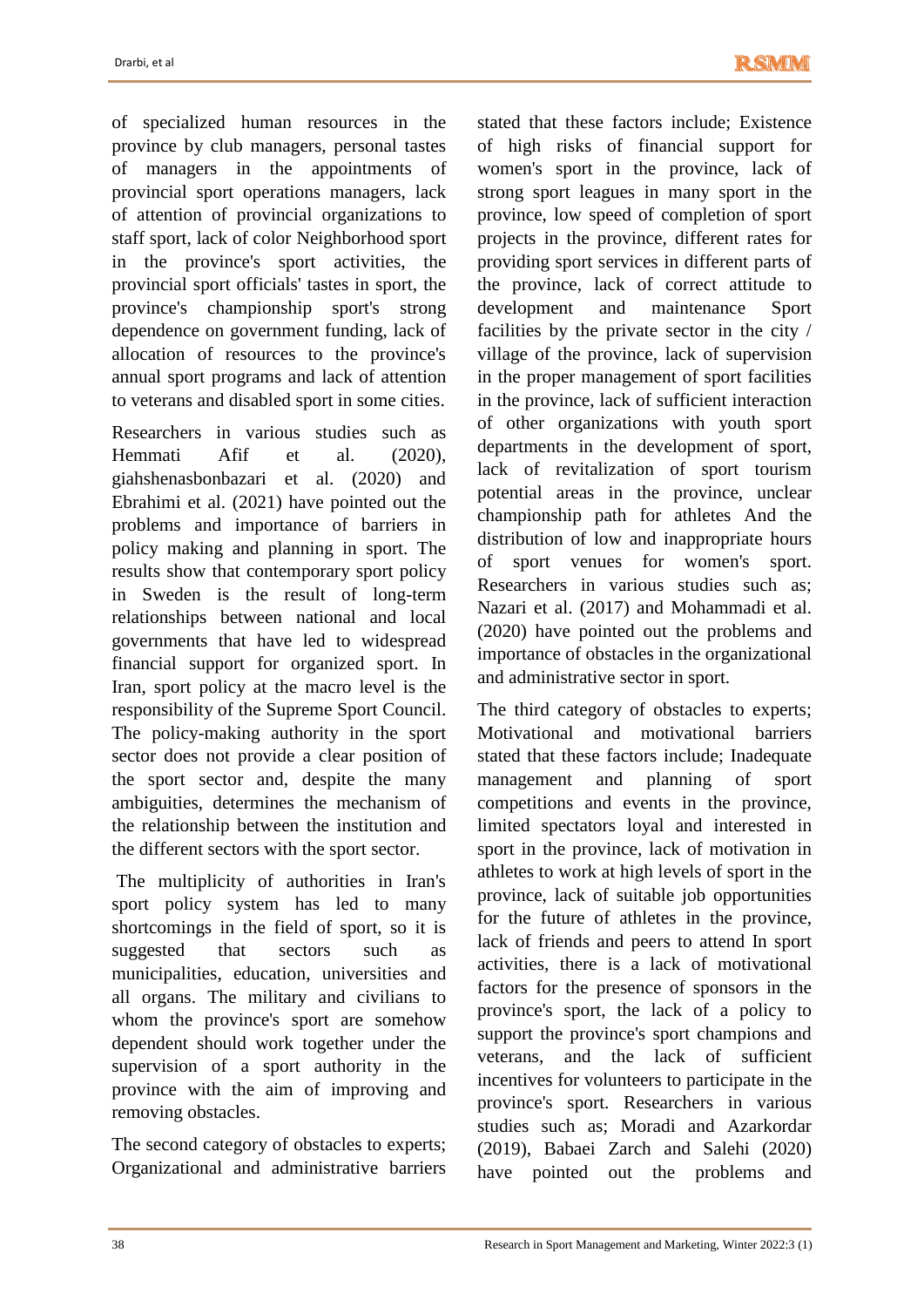importance of obstacles in the motivational and motivational part of sport. It is a wellknown fact that sport activities are necessary and useful for the general public. But despite all the documents regarding the value and position of sport and physical education in the development of health and well-being, unfortunately in our country, the importance and necessity of sport among different segments of society is not yet known and the necessary conditions have not been provided.

The fourth category of obstacles to experts; Educational and scientific barriers stated that these factors include; Lack of strategic and operational marketing plans at different levels of sport in the province, late arrival of athletes in the province to a championship and professional sport, lack of specialized sport training bases throughout the province, lack of system for attracting and training athletes in the province, low research and development Applied science in sport in the province, lack of awareness of the benefits and benefits of physical activity, lack of sport development plan in the province, disorder in the professional club system in the province, lack of application of basic talent identification methods by sport clubs in the province, lack of up-to-date information And not using the scientific capacities of the province's universities to develop championship sport. Researchers in various studies such as; Amiri and Zoroastrians (2021) and Kiani (2020) have pointed out the problems and importance of obstacles in the educational and scientific sector in sport. Unfortunately, only a handful of dissertations on sport in the province have been registered in university systems, and there are few articles in this field that need to be increased; On the other hand, the best way for the development of sport in the province is to find the talents of young athletes by sport education coaches. It is also necessary for the province to make

the necessary plans for holding training workshops for talented trainers, which is one of the main goals of the general federation.

The fifth category of obstacles to experts; Economic and financial barriers stated that these factors include; Existence of financial problems in the lives of athletes to play in the provincial championship sport, financial problems of low-income families in the province to provide basic equipment for children's sport, low absorption of nongovernmental resources by the province sport, insufficient allocation of credit to physical education departments, lack of investment In the development of women's sport venues throughout the province, the province's clubs generate little income and reduce the leisure time of the people of the province.

Researchers in various studies such as; Khatibi et al. (2020), Keshavarz and Mehrpsandi (2018) have pointed out the problems and importance of obstacles in the economic and financial sector in sport. One of the solutions in the financial sector is to use the private sector. It can be suggested that sport club owners design financial support schemes in such a way that they expect a sponsor to invest in sport. The proposed sponsorship scheme should cover many areas, including: description of the audience, goals of the sponsorship programs, number and period of cooperation, benefits of the sponsorship and the revenue generated, capital required, stagnation strategy, and market strategy. Therefore, by using such proposals, they should attract the opinions of private companies regarding sport and offer solutions so that they can benefit from their financial support.

The sixth category of obstacles to experts; Barriers to infrastructure and facilities stated that these factors include; Lack of up-to-date and advanced training equipment and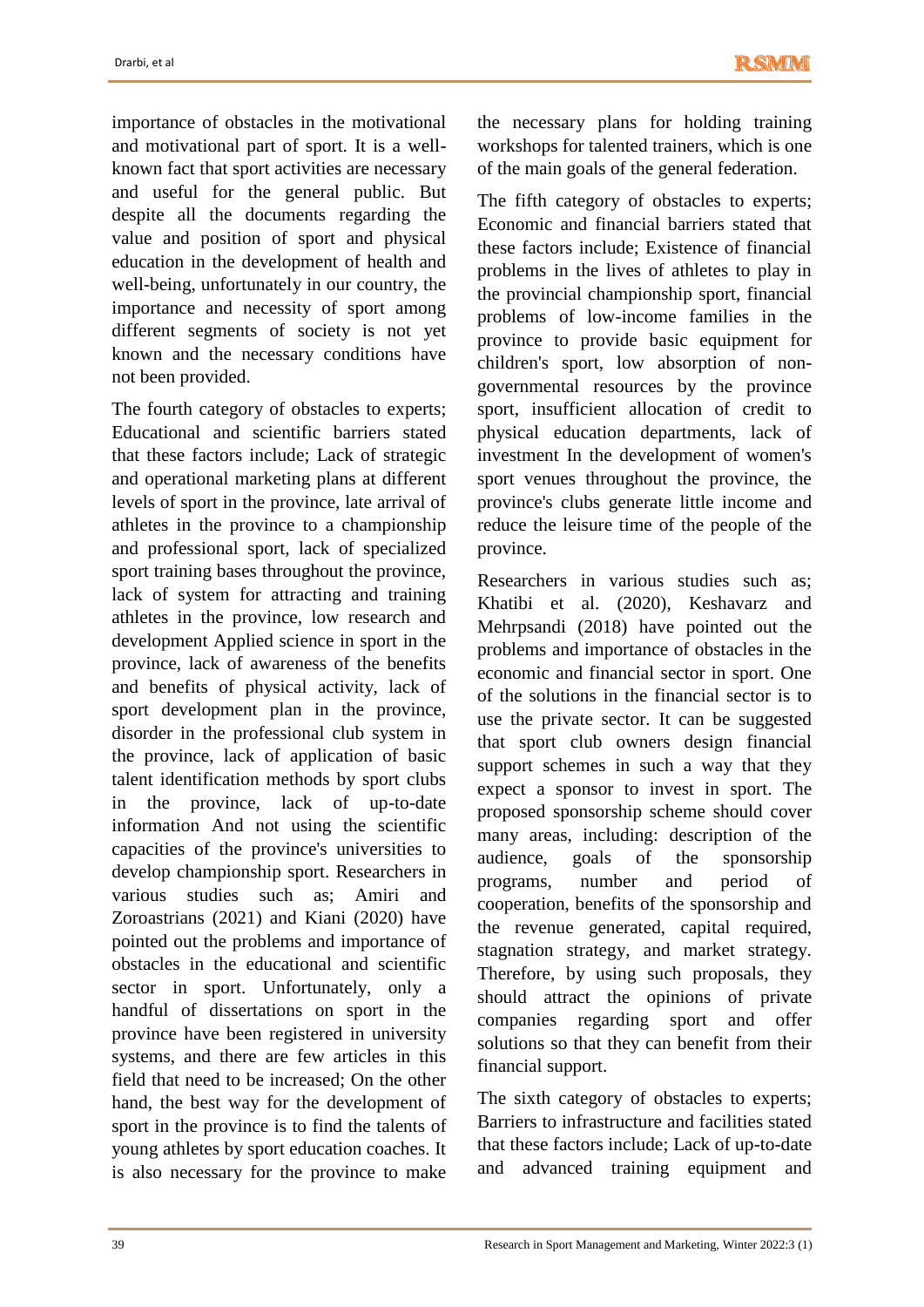facilities in the province's sport venues, lack of fair distribution of appropriate sport facilities and equipment throughout the province, lack of suitable tourist spaces for sport leisure of the people of the province, lack of proper sport equipment in schools and villages, cities Lack of sport for school girls in the province, more injuries of athletes in the province due to the use of non-standard equipment and facilities, lack of safety and high crime in some areas of the province, lack of sport designs such as health roads in cities / villages, lack of air conditioning facilities In most sport venues in the province, the low quality of sport facilities and the lack of health facilities are desirable in some sport venues and facilities in the province. Researchers in various researches such as Farahani et al. (2018); Maroof Nejad et al. (2020); Lunyakov (2021) and Evans (2021) point to the problems and importance of barriers in the infrastructure and facilities sector. Sistan region has many capacities and capabilities in the field of sport that if paid attention and investment, athletes in this region can be more prominent in the country and even in the world. Currently, some sport projects in the Sistan region are incomplete or in need of improvement; On the other hand, the capacity of the municipality, universities and even the IRGC and the army should be used to solve the problem of lack of sport space, solving many problems and developing sport infrastructure.

The seventh category of obstacles to experts; Cultural and social barriers stated that these factors include; The low standard of sport in the province's sport standard, the existence of social anomalies in the province's sport environments, the existence of some misconceptions about women engaging in sport, and the increase in inactivity and change in the lifestyle of the people of the province. Researchers in various studies such as; Naghdi et al. (2011) and Jami Abed et al. (2021) have pointed out the problems and importance of obstacles in the cultural and social sectors in sport. According to statistics released by the Research Center of the Ministry of Sport, 55% of the people of Sistan and Baluchestan exercise for one to two hours a week and 32% of the people of the province do not exercise. Balochistan sport only 13%. This percentage can increase with culture building and reach acceptable statistics.

The eighth category of obstacles to experts; Media and marketing barriers stated that these factors include; Lack of proper media coverage of sport events and competitions in the province, lack of public awareness about programs and places available for public sport, weakness in the management and culture of public sport in schools, lack of mass media in the province to promote sport in the province, poor use of sport The province has the potential of virtual networks and not allocating the province's environmental advertisements to the province's sport supporters. Researchers in various studies such as; Khaleghi et al. (2019) and Norouzi Seyed Hosseini (2021) have pointed out the problems and importance of barriers in the field of media and marketing in sport. The use of technology is expanding daily; these days you rarely see credible sporting events that do not have news or television coverage. Have this section. Therefore, news coverage of sport in the province will be one of the ways to develop it, and the media should increase their coverage in various sections of public, educational, championship and professional sport. An important part of the sport economy is the coverage of sporting events through television and advertising, and the demand for coverage of these events raises the level of competition.

The second goal was to identify the factors affecting the development of educational, public, championship and professional sport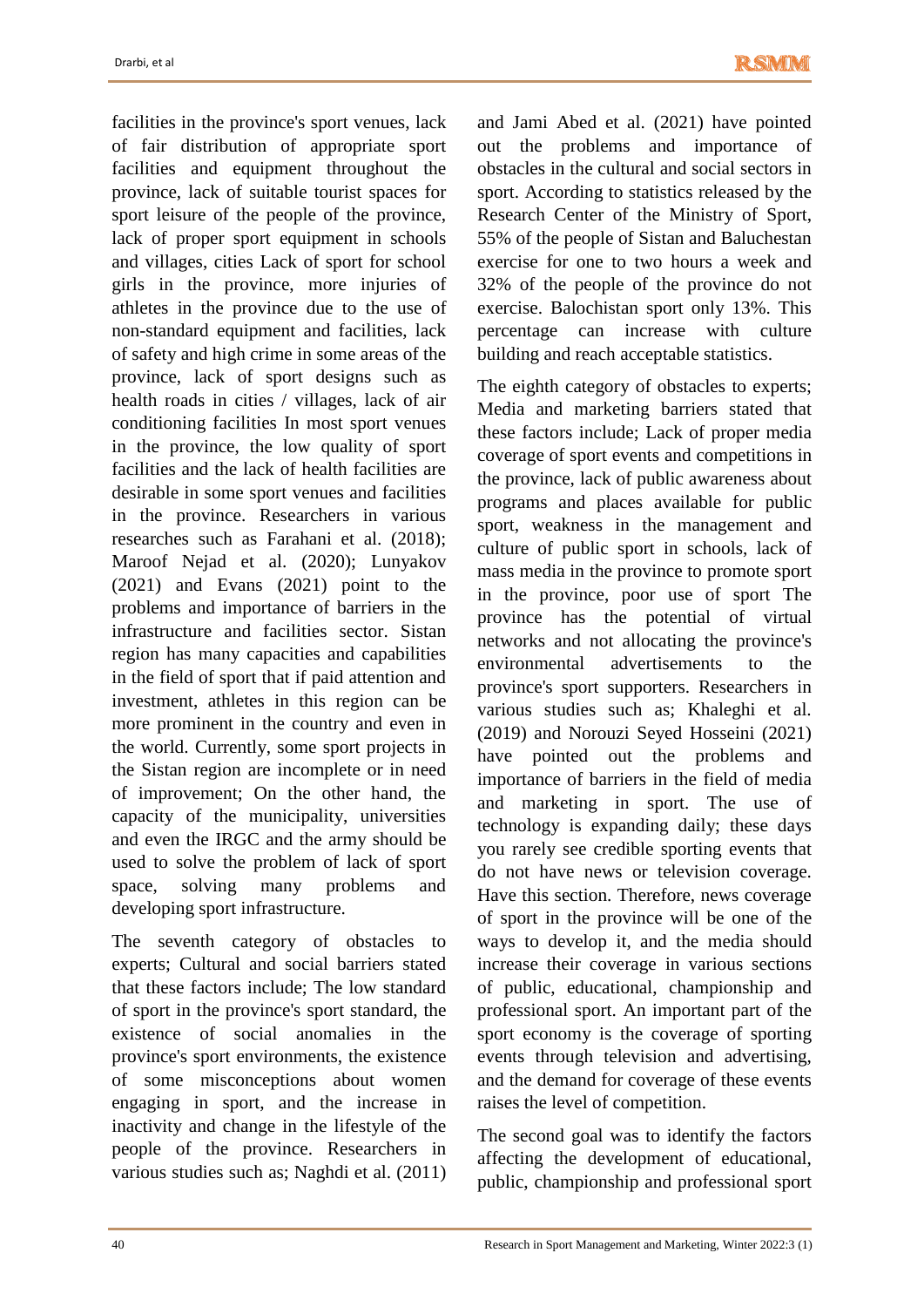in Sistan and Baluchestan province. Using the results of the present study, it was determined that for the development of sport in the province in educational, public, championship and professional sectors in 10 Categories were identified.

The first category is professionalism factors, which include; Having a strong and suitable league in the province, having sport teams in national and overseas sport leagues, regular and centralized evaluation of the province's sport clubs, fair distribution of sport facilities throughout the province, establishing a meritocracy system in the province's sport boards, convening sport council meetings The province rotates throughout the province, the more active presence of women in the province as vice president of the province's sport boards, the use of new management methods for the excellence of the province's sport organizations, the development of the province's sport strategic plan, increasing attention to the employment of athletes and sport medalists Quality in the province and equipping sport facilities in kindergartens for the presence of mothers.

The second category is socio-cultural factors that include; Reducing the gender perspective on sport in the province and removing existing restrictions, special attention to the development of women's sport in the province, special investment in talented sport in the province such as wrestling, liver and beach sport, the spread of endowment culture in sport among the people of the province; Increasing the culture of paying attention to physical and mental health through sport in the province, paying attention to the sport interests of the people of each region of the province separately and specially, promoting a healthy lifestyle and changing the machine lifestyle of the people of the province, educating and paying attention to the importance of sport In the schools of the

province, holding family sport conferences throughout the province and promoting indigenous and local games according to the climate of the provinces.

The third category is infrastructure and facilities, which include; Increasing standard sport facilities in relation to the growth of the province's population, increasing the province's sport facilities and equipment, increasing sport facilities for women athletes, equipping and completing the province's Olympic Village as soon as possible, increasing sport equipment and facilities in the province's schools, increasing the presence of local female students Sport science in schools and universities of the province, increasing sport parks for women throughout the province, increasing the ratio of the total area of sport facilities to the population of the province, increasing sport and health facilities in cities / villages of the province, equipping and renovating old sport facilities in the province, Increasing safe spaces for children's sport in the cities of the province and increasing the care of sport equipment are public areas of the city / village of the province.

The fourth category is economic factors, which include; Planning in attracting local and international financial sponsors from the neighboring countries of the province, investing and supporting the private sector sport teams of the province, increasing the province's sport budget through conditional ministries, injecting sufficient funds into the sport boards of the cities, creating revenuegenerating plans for the province's sport boards. Increase the support of local and non-native donors / craftsmen for the construction of sport venues in less developed areas and increase the support of municipalities and provincial companies for the development of sport throughout the province.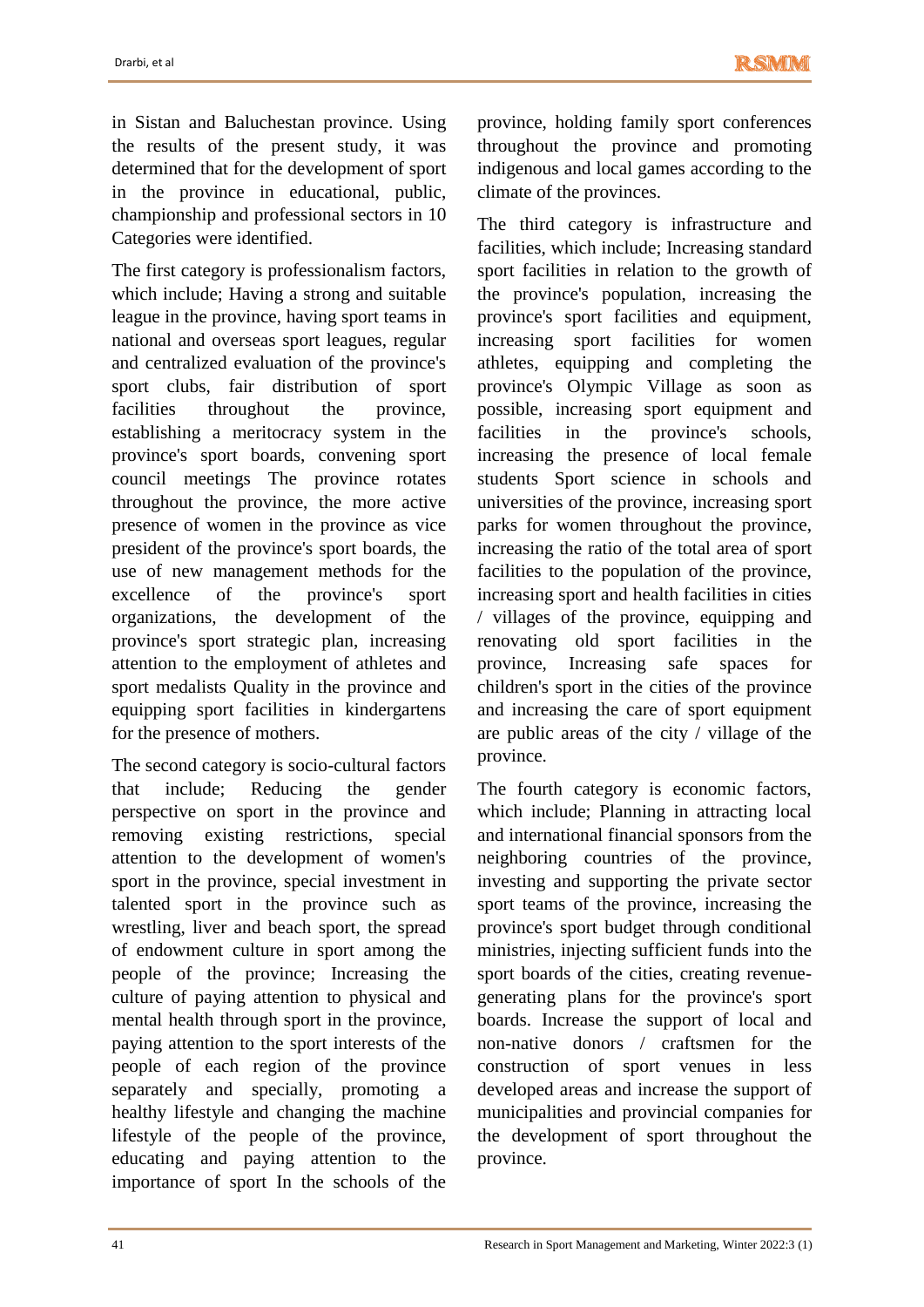The fifth category is managerial and organizational factors, which are; Holding regular competitions in all age groups of the province, the existence of a long-term strategic plan for the development of the province's championship sport, accurate planning of the province's sport spaces for proper planning, holding regular and effective meetings of provincial officials with the province's sport. Activists, full-time provincial officials and support for provincial sport delegations, establishing sport memorandums with neighboring provinces, increasing sport science high schools throughout the province, increasing cooperation of other executive bodies with provincial sport delegations and increasing the cooperation of the organization Provincial schools are at the disposal of school sport to provide their sport facilities.

The sixth category is motivational factors that include; Decentralization of sport education from the center of the province to the cities, support and encouragement of sport medalists in the province, special support for athletes invited to national team camps, increase of championship sport bases throughout the province, holding national team camps in the province, special support for sport officials The province, the existence of numerous tourist attractions and diverse climate of the province, increasing financial and spiritual incentives for the people of the province to participate in sport, establishing support centers for the province's sport teams, annual evaluation and appreciation of the province's top sport clubs, free sport products For low-income students, they are native to the province and increase the motivation of the elderly in the province to attend sport venues.

The seventh category is educational and scientific factors that include; Increasing the experience of the coaches of the province's sport teams, increasing the knowledge of the coaches of the province's sport teams, using the capacity of knowledgeable sport science specialists in the province's universities, implementing the sport talent identification plan throughout the province, increasing the coaching courses for women in the province, having trained and experienced coaches In the province, increasing the quality of physical education courses in the schools and universities of the province, teaching native and talented sport in the schools of the province and increasing the retraining / upgrading courses of coaching and refereeing degrees in the province.

The eighth category is human factors, which include; The presence of coaches outside the province in sport teams, the increase of excellent referees present in the province's sport competitions, the presence of compassionate local and specialized managers at high levels of the province's sport, the increase and expansion of organized athletes throughout the province, the presence of male / female referees in national and international competitions , The high number of young people and those interested in sport in the province, the creation of a database and accurate planning of sport (athletes, coaches, places, etc.) in the province and increasing the presence of sport science students in the province's universities.

The ninth category is event factors that include; Increasing the necessary funds to send sport teams out of the province, setting up effective camps for the province's sport teams, increasing the hosting of national sport competitions in different age groups in the province, requesting hosting international sport competitions with neighboring provinces, the ability to host various sport competitions and conferences throughout The province is holding morning sport with the presence of experienced and experienced instructors throughout the province and holding regular competitions in the schools and colleges of the province.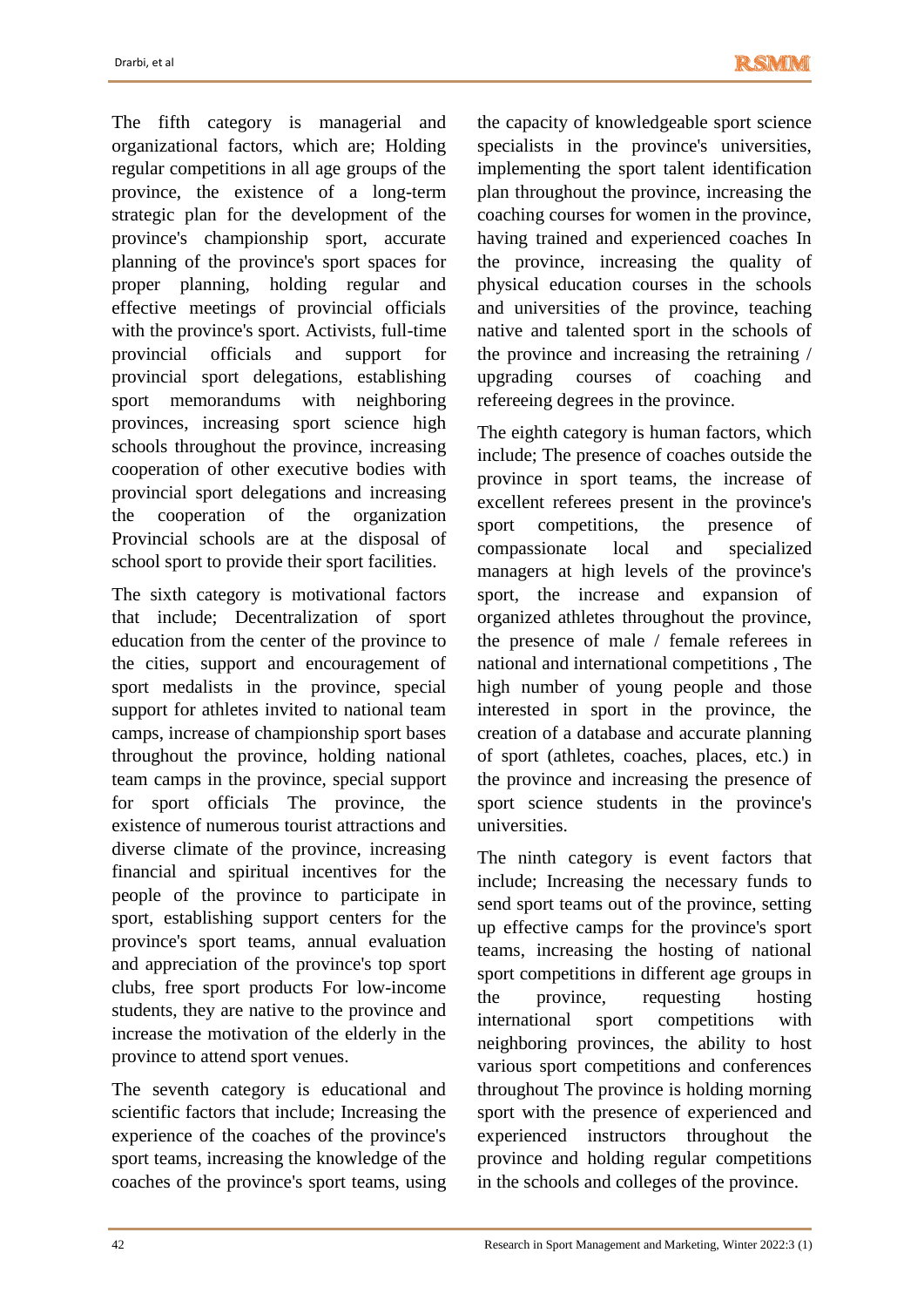Finally, the tenth category is media factors that include; Using the capacities of social networks to train and identify talent in the province's sport, increase the production of sport content by the provincial media, the presence of provincial athletes in national and provincial media advertisements, increase sport campaigns and challenges specific to the province and increase street advertising for sport recommendations to the province.

The development of championship sport faces major challenges and weaknesses; Including the imbalance between the number of people active in the field of public sport and championships. It seems that the lack of optimal quantity in the field of public sport has a significant impact on the development of championship sport.Where there are still significant people in the community, especially in families, who are unfamiliar with sport activities, how can parents be expected to direct their children to sport activities, including championship sport?

Therefore, it is necessary for sport officials, especially influential officials in the field of public sport of the Department of Sport and Youth in cooperation with other institutions active in the field of public sport such as municipalities, armed forces, education, mobilization, Ministry of Labor and Social Affairs, officials Various industries, the Ministry of Science, Research and Technology, which have the appropriate platform and facilities, including sport venues and halls, in a coordinated and coordinated action to provide the ground for more people to participate in sport activities.

In case of such a measure, in addition to providing a suitable ground for sport activities in the country, the increase of sport culture has also increased among families with sport talents.And Therefore, among them, a significant number of championship sport talent will be introduced to the field of championship sport.

However, the development of championship sport in the province requires coordination in different sectors in order to guide the existing credits in the field of sport. At present, various sport competitions are being held by various institutions, including sport delegations, education, higher education, armed forces, administration and mobilization, and each of these institutions spends a lot of money to hold various competitions. In this regard, it seems that the outcome of holding such events has not had a significant impact on the development of championship sport in the province. Therefore, it is recommended to form a committee called "Provincial Sport Competition Organizing Committee" to divide the purposeful work for holding sport competitions in order to spend targeted championship sport credits and develop championship sport with a more desirable process and speed. And at the end of holding sport competitions in Sistan and Baluchestan province to be organized.

To develop championship sport, it is necessary to have facilities, equipment and sport facilities. Given that the government is serious and pays enough attention to the completion of unfinished sport projects and the provision of up-to-date equipment for the country's sport, it seems that the provincial sport officials from this opportunity and various credits that attract the country's sport from the Solidarity Olympics. Also take advantage of the experiences of the province's scientific experts to strengthen the strengths and reduce the weaknesses of the province's sport development. Also, considering that the Department of Sport and Youth has provided special funds for research projects, if such a process is realized, the mentioned funds will be spent for the scientific development of championship sport and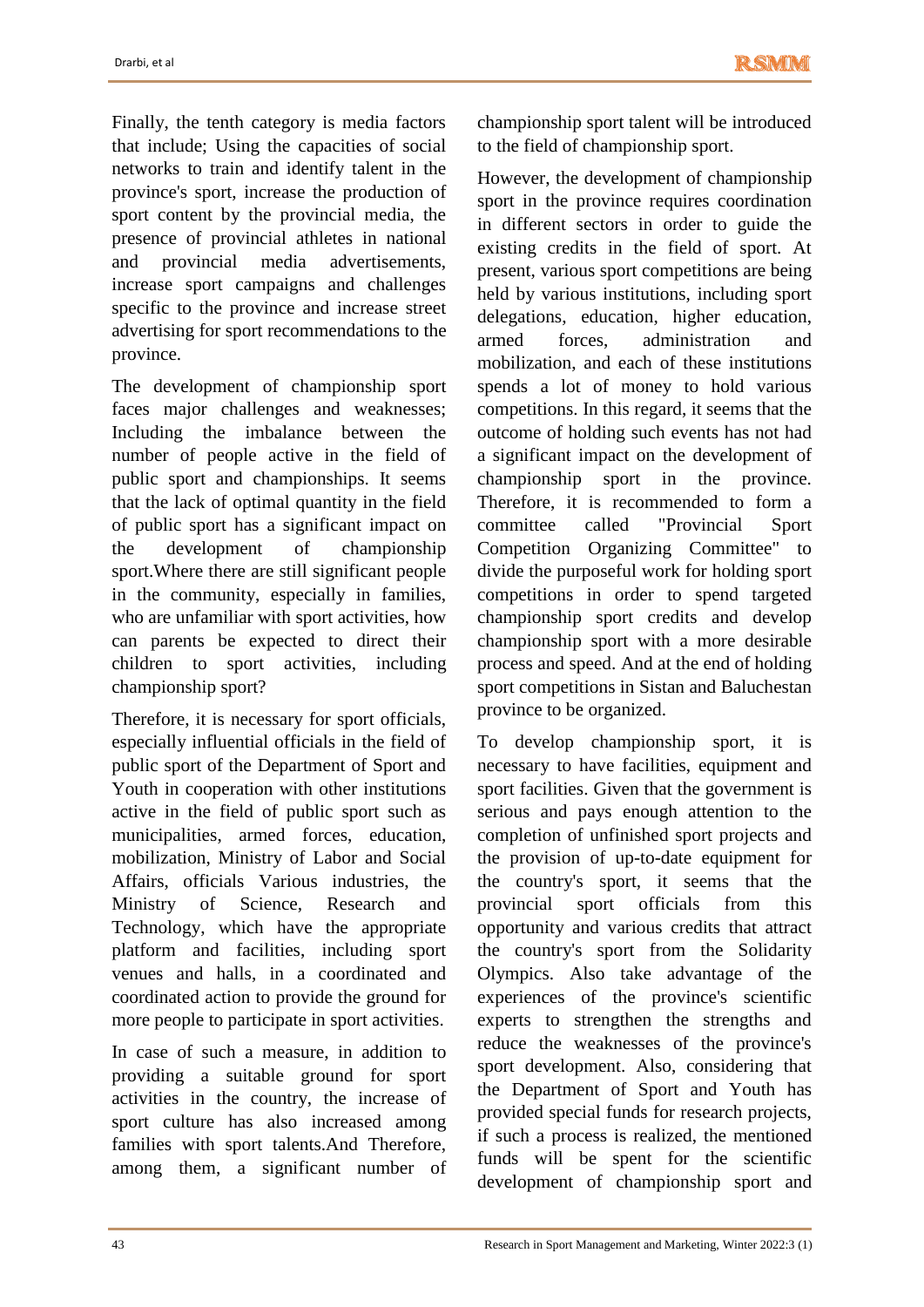other sport in the province. On the other hand, the development of championship sport requires the identification of talents needed, in other words, the identification of talented athletes to work in the field of championship sport in various sport, which was one of the strategies developed in this field. It seems that the officials of the Sport and Youth Department can increase the productivity of these centers and provide a way to identify talents by targeting the activities of talent identification centers, including formulating an appropriate strategy and providing material, spiritual, technical and manpower resources. In this regard, it is recommended that instead of entrusting the responsibility of talent identification centers in the country to the general departments of sport and youth of the provinces, this task should be delegated to the sport boards of different cities. Such a decision can make the identification of sport talents in different disciplines specialized and purposeful; Because the indicators and criteria for talent identification in different sport have many differences that require specialized and technical attention to each sport. Hence, the sustainable development of championship sport requires the identification of talents; So that the development of sport at the basic and educational levels in schools leads to talent identification and is a reliable support for national championship sport. In addition, it is obvious that the superior performance of players at the professional level can only be evolved by discovering the talent, growth and development of the potential abilities of players at an early age; Therefore, a society is successful in the field of sport and will be used when it is possible to identify the indicators and effective factors that determine and need, as well as problems and obstacles in development, and take a step towards championship by developing a talent system.

New sport as a profession, along with other professions, has an increasing tendency to become professional. Several factors have contributed to the emergence of the issue of professionalism and its expansion. It is worth noting that professional and modern sport, like the modern economy, are marketoriented and, consequently, consumeroriented (spectators or audiences). In professional sport, the factors affecting its development were identified. Professional sport organizations can develop and promote team or individual sport, or both, along with their professional goals. In professional sport, the athlete receives money for participating in training programs and sport competitions, which is used as living expenses and other items. When we talk about professional sport, we mean sport activities that provide financial support for the people involved. The development of professional sport in the province requires a long-term perspective. To create them requires special regulations and change the current structure of sport in order to attract more private sector participation and organization of sport in this area. Today, with the establishment of a systemic approach and strategic approach in all areas of development and development management, all countries and organizations to achieve meaningful and sustainable development have developed strategic documents and plans in the form of a comprehensive system. The sport organization of each country must be coherent and specific, and the activities and goals that are being pursued and pursued must have a solid reason and reason. Also, it is necessary to be clear in the structure and organization of sport programs of a country about the importance of activities, goals, planning, organization, etc. National sport organizations are responsible for success at the championship and professional level and seek the championship of club or national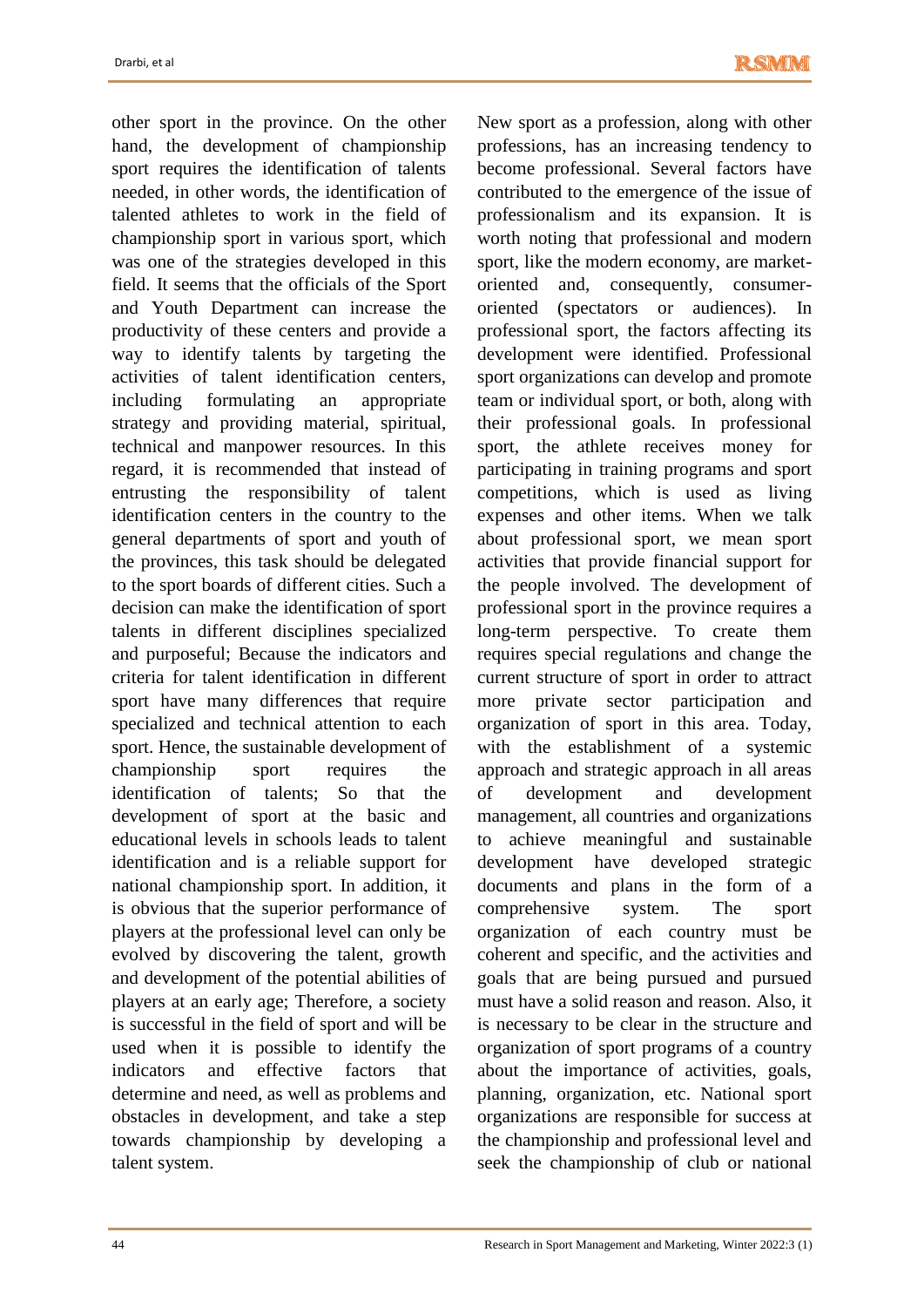teams in the field of competition; Hence, it is inferred that the existence of more and more suitable facilities, special structure and investment and planning, provides the percentage of success participation as well as the conditions of optimal use; Therefore, increasing sport facilities and having a proper structure and planning will increase the participation of athletes in professional sport. It is suggested that the meeting of managers, officials and human resources in the field of sport to discuss the factors affecting the development of sport and the existing problems and obstacles and pay attention to the approach of professional sport and the sport industry in the planning of sport organizations. Will happen. In the present study, an attempt was made to create a sport policy framework for Sistan-Baluchestan province, which consists of various dimensions. One of these dimensions has been the study of development factors that help to design the policy model. By creating and facilitating this model and the final development steps, all the effective dimensions of the partnership can be achieved so that in the future, with the discretion of the officials, it will be closer to the implementation conditions.

# **References**

- 1. Amiri, A., zardoshtian, S. (2021). Designing the model of barriers to judo development in Iran. Journal of Sport Management and Motor Behavior. **(**Persian**(**
- 2. Arabnarmi B, Rashidlamir A. (2021). Active Sports Participation Levels in Iran During the Outbreak of COVID-19. Social issues of Iran. 12 (1), 143- 166. **(**Persian**(**
- **3.** Babaei Zarch, G., Salehi, H. (2020). Examining the Motivational Barriers to Youth Sport: A Qualitative Study. Research in Sport Management and

Motor Behavior, 10(20), 63-79. **(**Persian **(**

- 4. De Bosscher, V., De Knop, P., Van Bottenburg, M., & Shibli, S. (2006). A conceptual framework for analysing sports policy factors leading to international sporting success. European sport management quarterly, 6(2), 185- 215.
- **5.** Ebrahimi, F., nikaeen, Z., sjadihazave, S. (2021). Identifying and analyzing the factors affecting the reduction of delays in sports construction projects. Sport Management Studies. **(**Persian**(**
- 6. Evans, N. (2021). Sports and leisure infrastructure and applications: styrene butadiene crumb rubber infill in artificial turf sports fields. In Tire Waste and Recycling (pp. 483-497). Academic Press.
- 7. giahshenasbonbazari, J., saee, A., zibakalam, S., malekmohamedi, H. (2020). Sports Policy Making in Iran emphasizing Multiple Decision making Referential. *Contemporary Studies On Sport Management*, 9(18), 65-76. **(**Persian**(**
- 8. Glaser, B. G. (1978). Theoretical sensitivity. mill valley.
- 9. Green, M., & Collins, S. (2008). Policy, politics and path dependency: Sport development in Australia and Finland. Sport management review, 11(3), 225- 251.
- 10. Heidari, M., Saberi, A., Kargar, G. (2018). Meta-Analysis of Studies Factors and Strategies Attract People to the Development of Sport for All in the Last 10 Years. Research on Educational Sport, 6(14), 111-130. **(**Persian**(**
- 11. Hekmati, M. (2017). Designing a model for the development of women's sports in Iran. *Master Thesis, Faculty of Physical Education and Sports Sciences*, Al-Zahra University.
- 12. Hemmati, A. A., Keshavarz, T. E. A., Ghorbani, M. H., & Mahmoudi, A. (2020). Developing a Model of the Effects of Organizational foresighting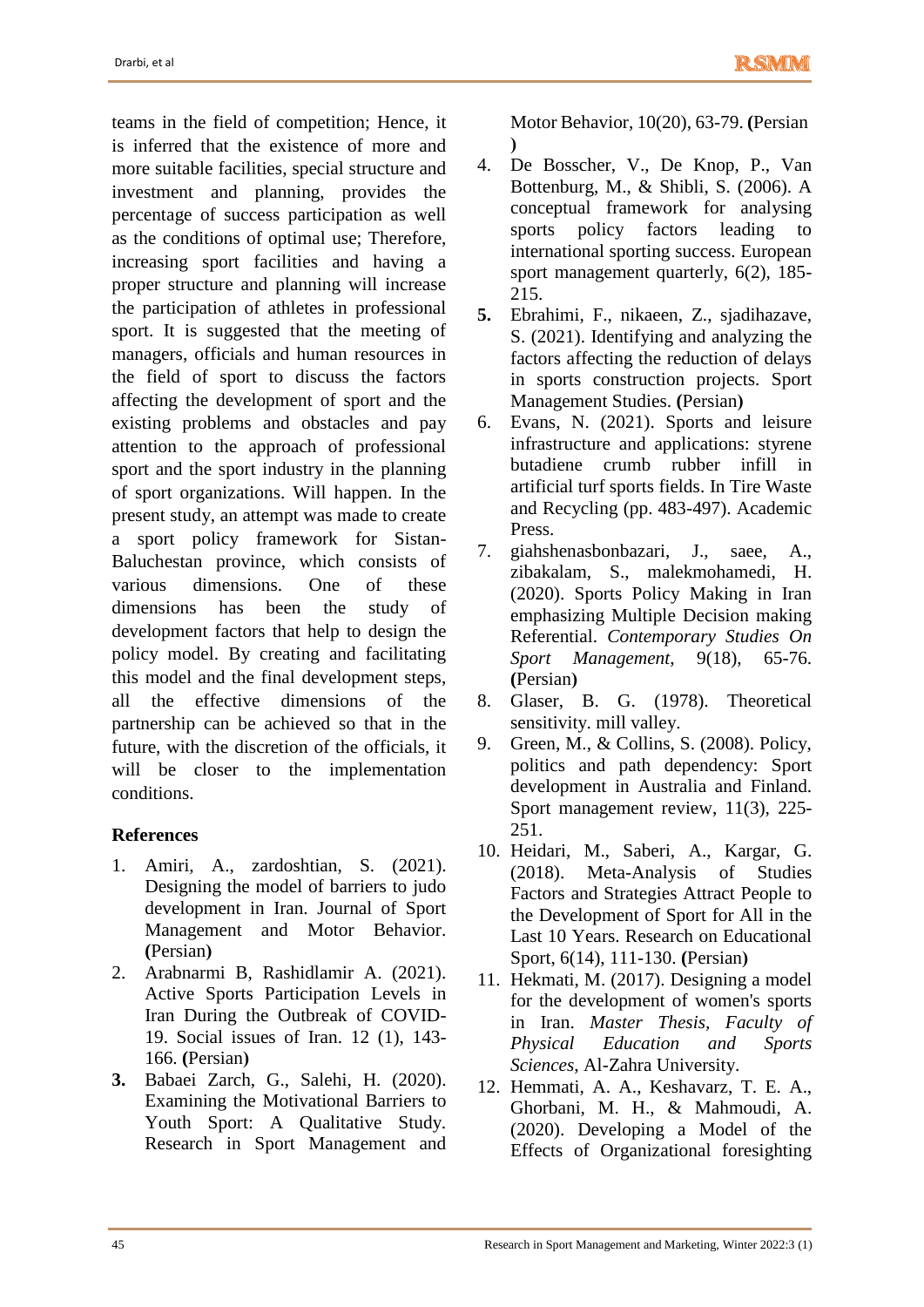on Policy Making in the Iranian Sports Industry. **(**Persian**(**

- 13. Houlihan, B., & White, A. (2003). The politics of sports development: Development of sport or development through sport? Routledge.
- 14. Jami Abed Moghadam, Z., Fahim devin, H., Peymanizadeh, H., Esmaeilzade Ghandehari, M. (2021). Meta-analysis of four decades of research on barriers and challenges for the promotion of women in sports and non-sports management positions in the country. Contemporary Studies On Sport Management. (Persian)
- 15. Jones, C., & McNamee, M. (2000). Moral reasoning, moral action, and the moral atmosphere of sport. Sport, education and society, 5(2), 131-146.
- 16. Keshavarz, L., & Marvi Esfahani, N. (2018). An Analysis of Factors Causing Crisis in Sport for All. New Trends in Sport Management, 6(21), 51-67. **(**Persian**(**
- 17. Keshavarz, L., Mehri Shandi, S. (2021). Analysis of the Barriers to Entrepreneurship in Sport from the Perspective of M.A Students of physical education and sport sciences at the University of Tehran. *Applied Research in Sport Management*, 9(4), 163-169. **(**Persian**(**
- 18. Khaleghi, M, H, Jamipour, & M. (2019). Identify and rank social media marketing opportunities and challenges. Modern Marketing Research, 9 (1), 69- 88. **(**Persian**(**
- 19. Khatibi, A., Heydari Nejhad, S., Shetab Booshehri, S., Hashemi, E. (2020). The Obstacles and Solutions for the Development of Women's Sports Financial Resources in Iran. Sport Management Studies, 12(63), 89-112. **(**Persian**(**
- 20. Kiani Salmi, S. (2020). Investigating and Explaining the Model of Spending Leisure Time, Measuring Attitudes and Identifying Barriers in Leisure Tourism Spaces for Women (Case study: Kashan). *journal of policing& social*

*studies of women & family(pssw)*, 8(2), 493-522. **(**Persian**(**

- 21. Lee, O., & Martinek, T. (2012). Factors influencing transfer of responsibilitybased physical activity program goals into classrooms. Physical Educator, 69(2), 188.
- 22. Lunyakov, M. (2021). Influence of Sports Constructions on the Urban Environment during Reconstruction and Updating of the Developed City Building. International Journal of Applied Exercise Physiology, 10(1), 148-155.
- 23. maroofnezhad, A., amiri, E., kavoosighafi, V. (2021). Evaluating the Status of Sports Places and Uses (Case Study: Izeh). *Geography and Planning*, 24(74), 233-247. **(**Persian**(**
- 24. Martinek, T., & Lee, O. (2012). From community gyms to classrooms: A framework for values-transfer in schools. Journal of Physical Education, Recreation & Dance, 83(1), 33-51.
- 25. Mirzazadeh, Z., & Shajei, K. (2017). Designing and developing a strategy for the development of university sports (Case study: Physical Education Department of Ferdowsi University of Mashhad). Research in sports education, 5(12), 61-78. **(**Persian**(**
- 26. Mohammadi, M., Aslani, F., & Sayedi Ghahfarrokhi, F. S. (2020). Barriers of Public Sector Financing for Construction Projects in Isfahan Province Using a Multi-Criteria Approach. Journal of Asset Management and Financing, 8(4). **(**Persian**(**
- 27. Moradi, J., Azarkerdar, Z. (2019). Investigating Motivational and Preventive Factors Influencing Schools Physical Education teaching. *Journal of Research in Educational Science*, 13(46), 79-93. **(**Persian**(**
- 28. Mozaffari, S., and Moinfard, M., and Poursoltani, H., and Musharraf Javadi, B., and Ismaili, M. (2009). Describing the status of physical education and sports in the first three grades of